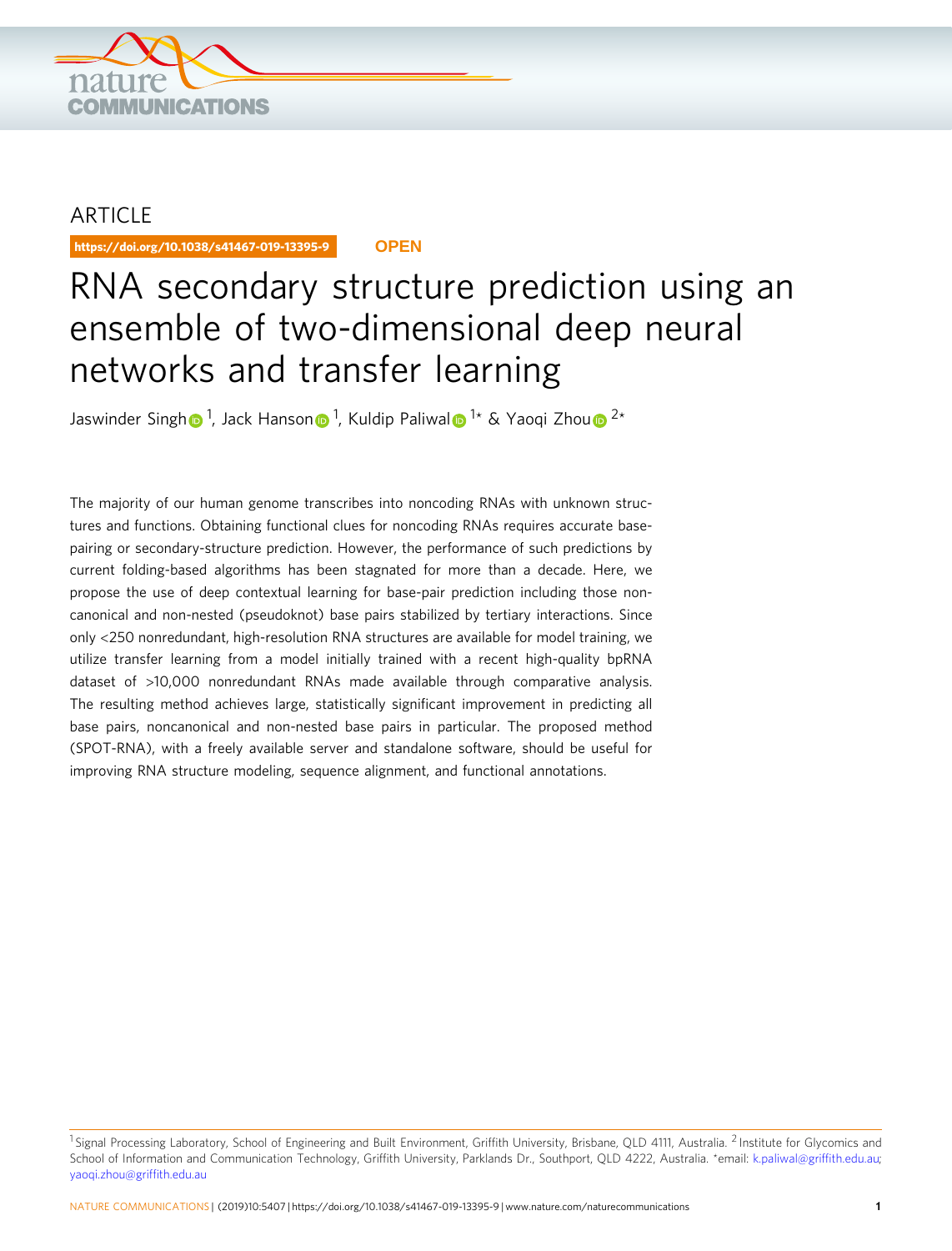RNA secondary structure is represented by a list of the<br>nucleotide bases paired by hydrogen bonding within its<br>nucleotide sequence. Stacking these base pairs forms the<br>secondary the folding of PNA these dimensions the nucleotide bases paired by hydrogen bonding within its scaffold driving the folding of RNA three-dimensional structures<sup>1</sup>. As a result, the knowledge of the RNA secondary structure is essential for modeling RNA structures and understanding their functional mechanisms. As such, many experimental methods have been developed to infer paired bases by using onedimensional or multiple-dimensional probes, such as enzymes, chemicals, mutations, and cross-linking techniques coupled with next-generation sequencing<sup>[2,3](#page-11-0)</sup>. However, precise base-pairing information at the resolution of single base pairs still requires high-resolution, three-dimensional RNA structures determined by X-ray crystallography, nuclear magnetic resonance (NMR), or cryogenic electron microscopy. With <0:01% of 14 million noncoding RNAs collected in RNAcentral<sup>[4](#page-11-0)</sup> having experimentally determined structures<sup>5</sup>, it is highly desirable to develop accurate and cost-effective computational methods for direct prediction of RNA secondary structure from sequence.

Current RNA secondary-structure prediction methods can be classified into comparative sequence analysis and folding algorithms with thermodynamic, statistical, or probabilistic scoring schemes<sup>6</sup>. Comparative sequence analysis determines base pairs conserved among homologous sequences. These methods are highly accurate<sup>[7](#page-11-0)</sup> if a large number of homologous sequences are available and those sequences are manually aligned with expert knowledge. However, only a few thousand RNA families are known in Rfa[m8.](#page-11-0) As a result, the most commonly used approach for RNA secondary-structure prediction is to fold a single RNA sequence according to an appropriate scoring function. In this approach, RNA structure is divided into substructures such as loops and stems according to the nearest-neighbor model<sup>9</sup>. Dynamic programming algorithms are then employed for locating the global minimum or probabilistic structures from these substructures. The scoring parameters of each substructure can be obtained experimentally<sup>[10](#page-11-0)</sup> (e.g., RNAfold<sup>11</sup>, RNAstructure<sup>12</sup>, and RNAshapes<sup>[13](#page-11-0)</sup>) or by machine learning (e.g., CONTRAfold<sup>14</sup>, CentroidFold<sup>[15](#page-11-0)</sup>, and ContextFold<sup>16</sup>). However, the overall precision (the fraction of correctly predicted base pairs in all predicted base pairs) appears to have reached a "performance ceiling<sup>7[6](#page-11-0)</sup> at about 80%<sup>[17](#page-11-0),18</sup>. This is in part because all existing methods ignore some or all base pairs that result from tertiary interactions<sup>19</sup>. These base pairs include lone (unstacked), pseudoknotted (non-nested), and noncanonical (not A–U, G–C, and G-U) base pairs as well as triplet interactions<sup>19,20</sup>. While some methods can predict RNA secondary structures with pseudoknots (e.g., pknots $\overline{R}G^{21}$  $\overline{R}G^{21}$  $\overline{R}G^{21}$ , Probknot<sup>22</sup>, IPknot<sup>23</sup>, and Knotty<sup>24</sup>) and others can predict noncanonical base pairs (e.g., MC-Fold[25](#page-11-0), MC-Fold-DP $^{26}$ , and CycleFold<sup>27</sup>), none of them can provide a computational prediction for both, not to mention lone base pairs and base triplets.

The work presented in this paper is inspired by a recent advancement in the direct prediction of protein contact maps from protein sequences by Raptor- $X^{28}$  $X^{28}$  $X^{28}$  and SPOT-Contact<sup>29</sup> with deeplearning neural network algorithms such as Residual Networks (ResNets)[30](#page-11-0) and two-dimensional Bidirectional Long Short-Term Memory cells (2D-BLSTMs)<sup>31,32</sup>. SPOT-Contact treats the entire protein "image" as context and used an ensemble of ultra-deep hybrid networks of ResNets coupled with 2D-BLSTMs for prediction. ResNets can capture contextual information from the whole sequence "image" at each layer and map the complex relationship between input and output. Also, 2D-BLSTMs proved very effective in propagating long-range sequence dependencies in protein structure prediction<sup>29</sup> because of the ability of LSTM cells to remember the structural relationship between the residues that are far from each other in their sequence positions during training.

Similar to protein contact map, a RNA secondary structure is a two-dimensional contact matrix, although its contacts are defined differently (hydrogen bonds for RNA base pairs and distance cutoff for protein contacts, respectively). However, unlike proteins, the small number of nonredundant RNA structures available in the Protein Data Bank (PDB)<sup>[5](#page-11-0)</sup> makes deep-learning methods unsuitable for direct single-sequence-based prediction of RNA secondary structure. As a result, machine-learning techniques are rarely utilized. To our knowledge, the only example is mxfold $33$  that employs a small-scale machine-learning algorithm (structured support vector machines) for RNA secondary-structure prediction. Its performance after combining with a thermodynamic model makes some improvement over folding-based techniques. However, mxfold is limited to canonical base pairs without accounting for pseudoknots.

Recently, a large database of more than 100,000 RNA sequences ( $bpRNA^{34}$ ) with automated annotation of secondary structure was released. While this database is large enough for us to employ deep-learning techniques, the annotated secondary structures from the comparative analysis may not be reliable at the single base-pair level. To overcome this limitation, we first employed bpRNA to train an ensemble of ResNets and LSTM networks, similar to the ensemble used by us for protein contact map prediction by SPOT-Contact<sup>29</sup>. We then further trained the large model with a small database of precise base pairs derived from high-resolution RNA structures. This transfer-learning technique $35$  is used successfully by us for identifying molecular recognition features in intrinsically disordered regions of proteins $36$ . The resulting method, called SPOT-RNA, is a deeplearning technique for predicting all bases paired, regardless if they are associated with tertiary interactions. The new method provides more than 53%, 47%, and 10% improvement in F1 score for non-nested, noncanonical, and all base pairs, respectively, over the next-best method, compared with an independent test set of 62 high-resolution RNA structures by X-ray crystallography. The performance of SPOT-RNA is further confirmed by a separate test set of 39 RNA structures determined by NMR and 6 recently released nonredundant RNAs in PDB.

### Results

Initial training by bpRNA. We trained our models of ResNets and LSTM networks by building a nonredundant set of RNA sequences with annotated secondary structure from  $bpRNA<sup>34</sup>$  $bpRNA<sup>34</sup>$  $bpRNA<sup>34</sup>$  at 80% sequence-identity cutoff, which is the lowest sequence-identity cutoff allowed by the program CD-HIT-EST $37$  and has been employed previously by many studies for the same purpose<sup>38,39</sup>. This dataset of 13,419 RNAs after excluding those >80% sequence identities was further randomly divided into 10,814 RNAs for training (TR0), 1300 for validation (VL0), and 1,305 for an independent test (TS0). By using TR0 for training, VL0 for validation, and the single sequence (a one-hot vector of Lx4) as the only input, we trained many two-dimensional deep-learning models with various combinations in the numbers and sizes of ResNets, BLSTM, and FC layers with a layout shown in Fig. [1.](#page-2-0) The performance of an ensemble of the best 5 models (validated by VL0 only) on VL0 and TS0 is shown in Table [1](#page-2-0). Essentially the same performance with Matthews correlation coefficient (MCC) at 0.632 for VL0 and 0.629 for TS0 suggests the robustness of the ensemble trained. The F1 scores, the harmonic mean of precision, and sensitivity are also essentially the same between validation and test (0.629 vs. 0.626). Supplementary Table 1 further compared the performance of individual models to the ensemble. The MCC improves by 2% from 0.617 (the best single model) to 0.629 in TS0, confirming the usefulness of an ensemble to eliminate random prediction errors in individual models.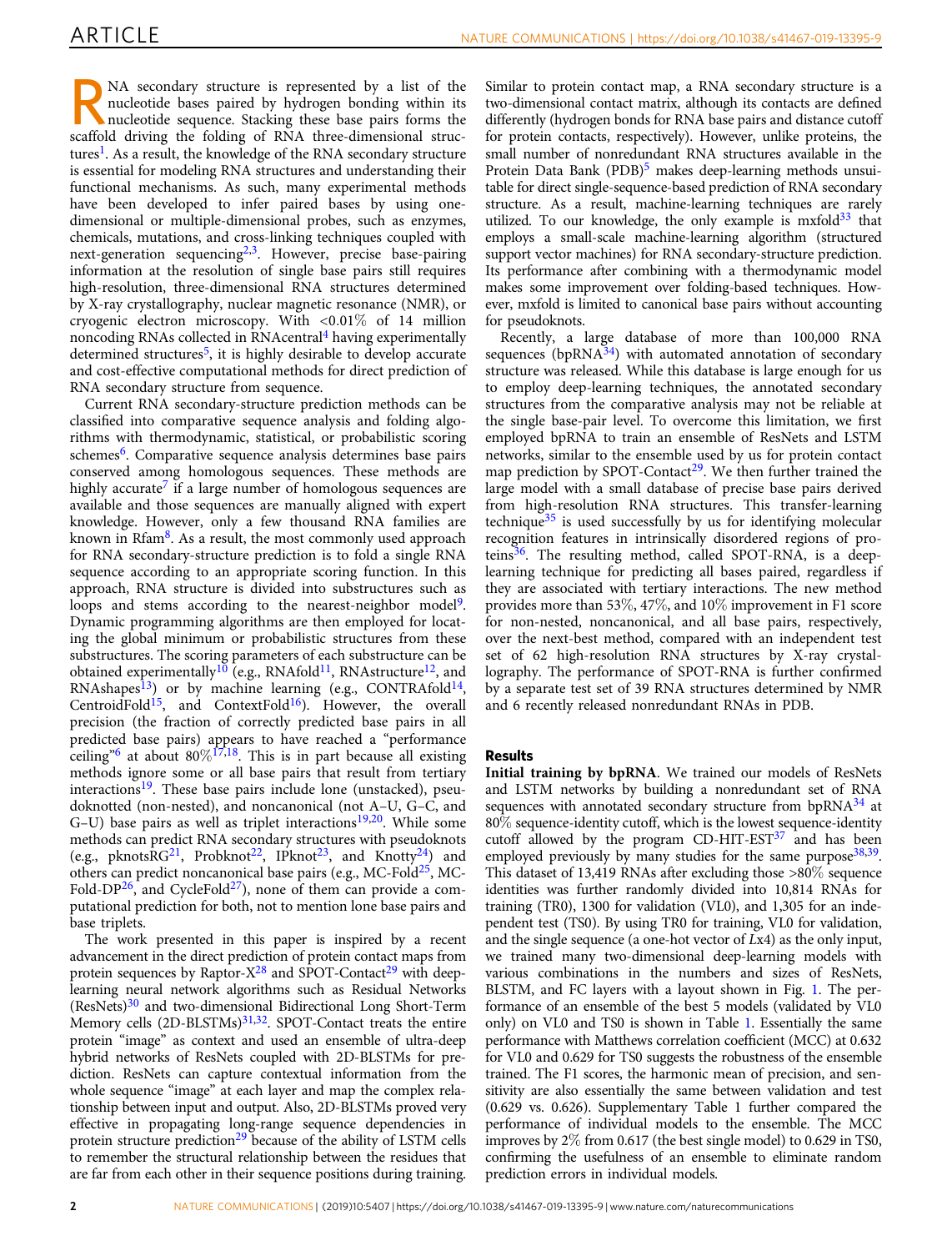<span id="page-2-0"></span>Transfer learning with RNA structures. The models obtained from the bpRNA dataset were transferred to further train on base pairs derived from high-resolution nonredundant RNA structures with TR1 (training set), VL1 (validation set), and TS1 (test set) having 120, 30, and 67 RNAs, respectively. The TS1 set is independent of the training data (TR0 and TR1) as it was obtained by first filtering through CD-HIT-EST at the lowest allowed sequence-identity cutoff  $(80\%)$ . To further remove potential homologies, we utilized BLAST- $N<sup>40</sup>$  $N<sup>40</sup>$  $N<sup>40</sup>$  against the training data (TR0 and TR1) with an e-value cutoff of 10. To examine the consistency of the models built, we performed 5-fold crossvalidation by combining TR1 and VL1 datasets. The results of cross-validation on training data (TR1+VL1) and unseen TS1 for the ensemble of the same top 5 models are shown in Table 1. The minor fluctuations on 5-fold with MCC of  $0.701 \pm 0.02$  and F1 of



Fig. 1 Generalized model architecture of SPOT-RNA. The network layout of the SPOT-RNA, where L is the sequence length of a target RNA, Act. indicates the activation function, Norm. indicates the normalization function, and PreT indicates the pretrained (initial trained) models trained on the bpRNA dataset.

 $0.690 \pm 0.02$  and small difference between 5-fold cross-validation and test set TS1 (0.701 vs. 0.690 for MCC) indicate the robustness of the models trained for the unseen data. Table 1 also shows that the direct application of the model trained by bpRNA leads to a reasonable but inferior performance on TS1 compared with the model after transfer learning. The improvement in MCC is  $6\%$ before (0.650) and after (0.690) transfer learning on TS1. Supplementary Tables 2 and 3 compare the result of the ensemble of models and five individual models for five-fold cross-validation (TR1+VL1) and independent test set (TS1), respectively. Significant improvement of the ensemble over the best single model is observed with 3% improvement in MCC for cross-validation and independent tests.

Comparison between transfer learning and direct learning. To demonstrate the usefulness of transfer learning, we also perform the direct training of the 5 models with the same ensemble network architecture and hyperparameters (the number of layers, the depth of layers, the kernel size, the dilation factor, and the learning rate) on the structured RNA train set (TR1) and validated by VL1 and tested by TS1. The performance of the ensemble of five models by direct learning on VL1 and TS1 is shown in Table 1. Similar performance between validation and test with  $MCC = 0.583, 0.571$ , respectively, confirms the robustness of direct learning. However, this performance is substantially lower than that of transfer learning (21% reduction of the MCC value and 30% reduction in F1 score). This confirms the difficulty of direct learning with a small training dataset of TR1 and the need for using a large dataset (bpRNA) that can effectively utilize capabilities of deep-learning networks. Supplementary Table 4 further compared the performance of individual models with the ensemble by direct learning on TR1. Figure [2](#page-3-0)a compares the precision-recall (PR) curves given by initial training (SPOT-RNA-IT), direct training (SPOT-RNA-DT), and transfer learning (SPOT-RNA) on the independent test set TS1. The results are from a reduced TS1 (62 RNAs rather than 67) because some other methods shown in the same figure do not predict secondary structure for sequences with missing or invalid bases. Interestingly, direct training starts with 100% precision at very low sensitivity (recall), whereas both initial training and transfer learning have high but <100% precision at the lowest achievable sensitivities for the highest possible threshold that separates positive from negative prediction. This suggests that the existence of false positives in bpRNA "contaminated" the initial training. Nevertheless, the transfer learning achieves a respectable 93.2% precision at 50% recall. This indicates that the fraction of potential false positives in bpRNA is small.

Comparison with other secondary-structure predictors. Figure [2a](#page-3-0) further compares precision/recall curves given by our transfer-learning ensemble model with 12 other available RNA

| Method            | <b>Training set</b> | Analysis set    | MCC <sup>a</sup> | $F1^b$                    | <b>Precision</b>          | Sensitivity     |
|-------------------|---------------------|-----------------|------------------|---------------------------|---------------------------|-----------------|
| Initial training  | TRO                 | VL <sub>0</sub> | 0.632            | 0.629                     | 0.712                     | 0.563           |
|                   | TRO                 | TSO             | 0.629            | 0.626                     | 0.709                     | 0.560           |
|                   | TRO                 | TS1             | 0.650            | 0.630                     | 0.897                     | 0.485           |
| Transfer learning | $TR1+VL1$           | $TR1+VL1$       | $0.701(0.02^c)$  | 0.690(0.02 <sup>c</sup> ) | $0.853(0.02^c)$           | $0.580(0.03^c)$ |
|                   | $TR1+VL1$           | TS1             | 0.690(0.02c)     | 0.687(0.01)               | 0.888(0.02 <sup>c</sup> ) | 0.562(0.02c)    |
| Direct training   | TR1                 | VL1             | 0.583            | 0.546                     | 0.854                     | 0.401           |
|                   | TR1                 | TS1             | 0.571            | 0.527                     | 0.870                     | 0.378           |

mance of SPOT-RNA on validation and test set after initial training, transfer learning, and direct training

**bHarmonic mean of precision and sensitivity** 

cStandard deviation based on five-fold cross-validation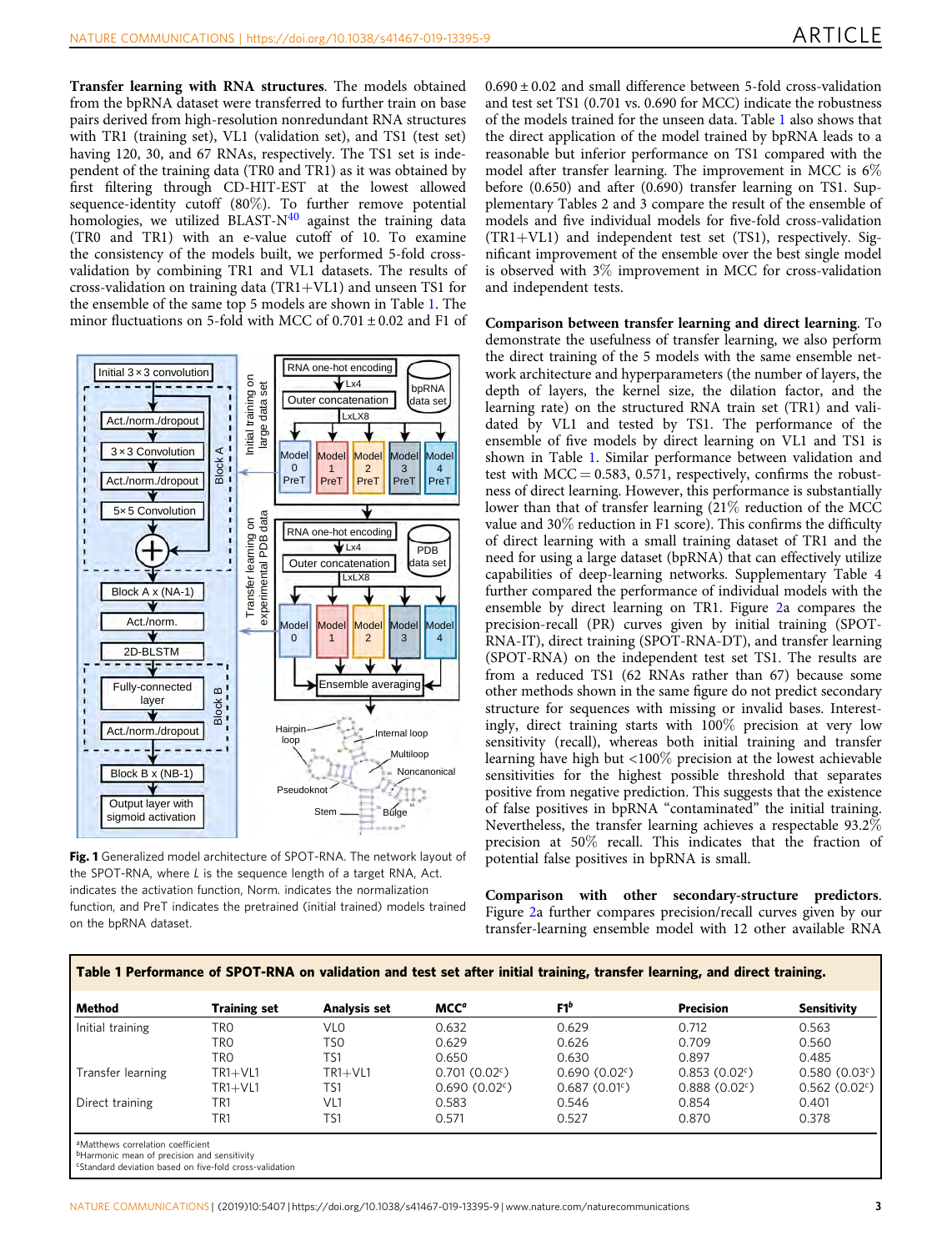<span id="page-3-0"></span>

Fig. 2 Performance comparison of SPOT-RNA with 12 other predictors by using PR curve and boxplot on the test set TS1. a Precision-recall curves on the independent test set TS1 by initial training (SPOT-RNA-IT, the green dashed line), direct training (SPOT-RNA-DT, the blue dot-dashed line), and transfer learning (SPOT-RNA, the solid magenta line). Precision and sensitivity results from ten currently used predictors are also shown as labeled with open symbols for the methods accounting for pseudoknots and filled symbols for the methods not accounting for pseudoknots. CONTRAfold and CentroidFold were also shown as curves (Gold and Black) because their methods provide predicted probabilities. **b** Distribution of F1 score for individual RNAs on the independent test set TS1 given by various methods as labeled. On each box, the central mark indicates the median, and the bottom and top edges of the box indicate the 25th and 75th percentiles, respectively. The outliers are plotted individually by using the "+" symbol.

secondary-structure predictors on independent test set TS1. Two predictors (CONTRAfold and CentroidFold) with probabilistic outputs are also represented by the PR curves with the remaining shown as a singular point. The performance of most existing methods is clustered around the sensitivity of 50% and precision of 67–83% (Table [2](#page-4-0)). By comparison, our method SPOT-RNA improves by 9% in MCC and more than 10% in F1 score over the next-best mxfold.

The results presented in Fig. 2a are the overall performance at the base-pair level. Figure 2b shows the distribution of the F1 score among individual RNAs in terms of median, 25th, and 75th percentiles. SPOT-RNA has the highest median F1 score along with the highest F1 score (0.348) for the worst-performing RNA, compared with nearly 0 for all other methods. This highlights the highly stable performance of SPOT-RNA, relative to all other folding-based techniques, including mxfold, which mixes thermodynamic and machine-learning models. The difference between SPOT-RNA and the next-best mxfold on TS1 is statistically significant with P value < 0.006 obtained through a paired  $t$  test. Also, we calculated the ensemble defect (see the "Methods" section) from the predicted base-pair probabilities for SPOT-RNA, CONTRAfold, and CentroidFold on TS1. The ensemble defect metric describes the deviation of probabilistic structural ensembles from their corresponding native RNA secondary structure, where 0 represents a perfect prediction. The ensemble defect for SPOT-RNA was 0.19 as compared with 0.24 and 0.25 for CONTRAfold and Centroid-Fold, respectively, showing that the structural ensemble predicted by SPOT-RNA is more similar to target structures in comparison with the other two predictors.

Our method was trained for RNAs with a maximum length of 500 nucleotides, due to hardware limitations. It is of interest to determine how our method performs in terms of size dependence. As the maximum sequence length in TS1 was 189, therefore, we added 32 RNAs of sequence length from 298 to 1500 to TS1 by relaxing the resolution requirement to 4 Å and including RNA chains complexed with other RNAs (but ignored inter-RNA base pairs). The reason for relaxing the resolution to 4 Å and including RNA chains complexed with other RNAs because there were not many high-resolution and single-chain long RNAs in PDB. Supplementary Fig. 1 compares the F1 score of each RNA given by SPOT-RNA with that from the next-best

mxfold as a function of the length of RNAs. There is a trend of lower performance for a longer RNA chain for both methods as expected. SPOT-RNA consistently outperforms mxfold within 500 nucleotides that our method was trained on. Supplementary Fig. 1 also shows that mxfold performs better with an average of F1 score at 0.50, compared with 0.35 by SPOT-RNA on 21 long RNAs  $(L > 1000)$ . We found that the poor performance of SPOT-RNA is mainly because of the failure of SPOT-RNA to capture ultra long-distance pairs with sequence separation >300. This failure is caused by the limited long RNA data in training. By comparison, the thermodynamic algorithm in mxfold can locate the global minimum regardless of the distance between sequence positions of the base pairs.

The above comparison may be biased toward our method because almost all other methods compared can only predict canonical base pairs, which include Watson–Crick (A–U and G–C) pairs and Wobble pairs (G–U). To address this potential bias, Table [2](#page-4-0) further compares the performance of SPOT-RNA with others on canonical pairs, Watson–Crick pairs (A–U and G–C pairs), and Wobble pairs (G–U), separately on TS1. Indeed, all methods have a performance boost when noncanonical pairs are excluded from performance measurement. SPOT-RNA continues to have the best performance with 6% improvement in F1 score for canonical pairs and Watson–Crick pairs over the next-best mxfold and 7% improvement for Wobble pairs over the next-best ContextFold. mxfold does not perform as well in predicting Wobble pairs and is only the fourth best.

Base pairs associated with pseudoknots are challenging for both folding-based and machine-learning-based approaches because they are often associated with tertiary interactions that are difficult to predict. To make a direct comparison in the capability of predicting base pairs in pseudoknots, we define pseudoknot pairs as the minimum number of base pairs that can be removed to result in a pseudoknot-free secondary structure. The program bpRNA[34](#page-11-0) (available at <https://github.com/hendrixlab/bpRNA>) was used to obtain base pairs in pseudoknots from both native and predicted secondary structures. Table [3](#page-5-0) compares the performance of SPOT-RNA with all 12 other methods regardless if they can handle pseudoknots or not for those 40 RNAs with at least one pseudoknot in the independent test TS1. As none of the other methods predict multiplets, we ignore the base pairs associated with the multiplets in the analysis. mxfold remains the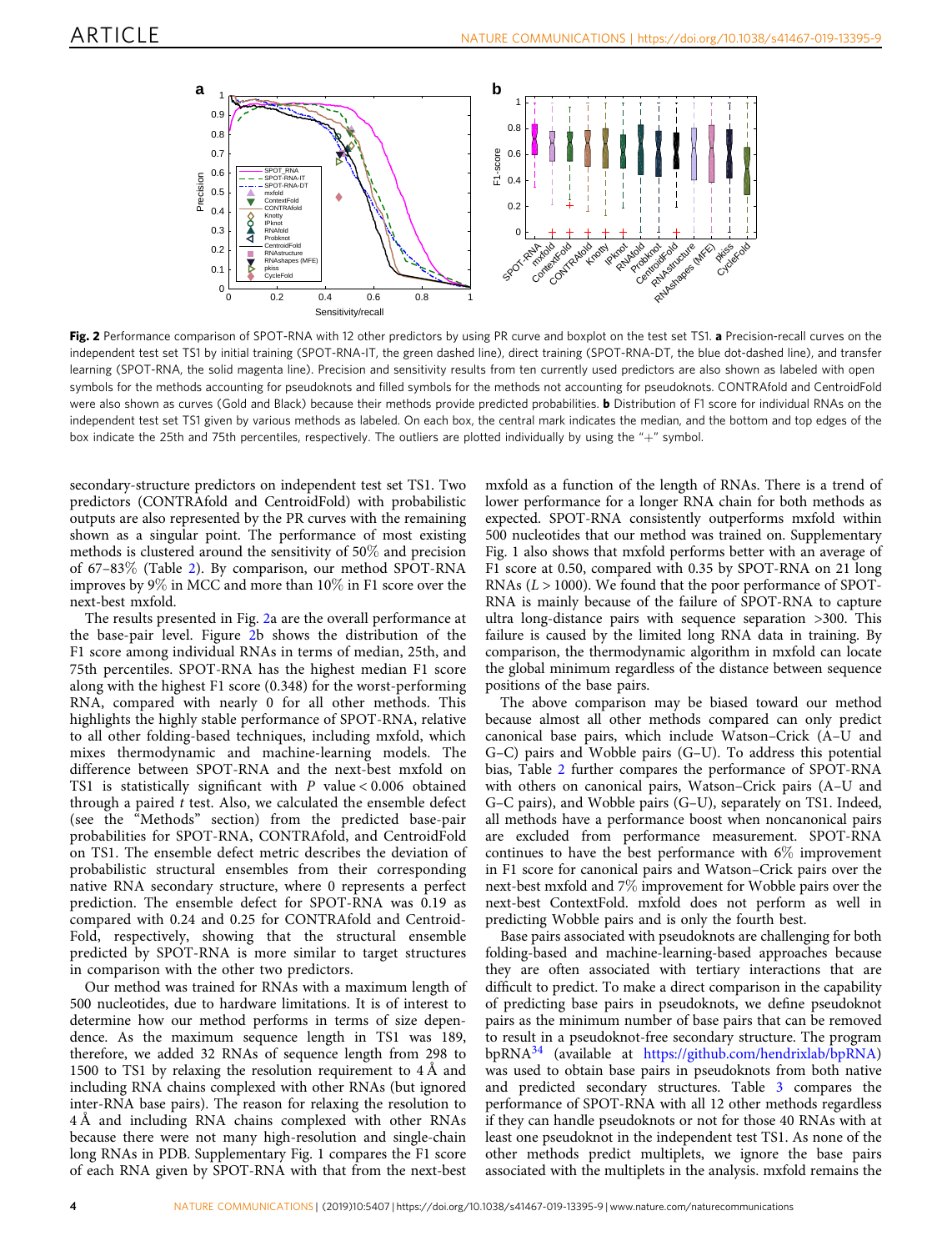<span id="page-4-0"></span>

| Table 2 Performance of all the predictors according to base                                 | ₹                                                     | base pairs                                                    |                                                                                         |                                                                                                  | Canonical                                  | 흥                                                                               |                                                                                         |                                                                        | Watson-Crick only                                                   |                                                                                               | Wobble only                                                      |                                                                                                                                                                                                                                                                                                     |                                                                                        |
|---------------------------------------------------------------------------------------------|-------------------------------------------------------|---------------------------------------------------------------|-----------------------------------------------------------------------------------------|--------------------------------------------------------------------------------------------------|--------------------------------------------|---------------------------------------------------------------------------------|-----------------------------------------------------------------------------------------|------------------------------------------------------------------------|---------------------------------------------------------------------|-----------------------------------------------------------------------------------------------|------------------------------------------------------------------|-----------------------------------------------------------------------------------------------------------------------------------------------------------------------------------------------------------------------------------------------------------------------------------------------------|----------------------------------------------------------------------------------------|
|                                                                                             | <b>MCC<sup>ª</sup></b>                                | ដំ                                                            | Precision                                                                               | Sensitivity                                                                                      | 눈                                          | Precision                                                                       | Sensitivity                                                                             | 눈                                                                      | Precision                                                           | Sensitivity                                                                                   | Ļ                                                                | Precision                                                                                                                                                                                                                                                                                           | Sensitivity                                                                            |
| SPOT-RNA                                                                                    |                                                       |                                                               |                                                                                         |                                                                                                  |                                            |                                                                                 |                                                                                         |                                                                        |                                                                     |                                                                                               |                                                                  |                                                                                                                                                                                                                                                                                                     |                                                                                        |
| mxfold                                                                                      |                                                       |                                                               |                                                                                         |                                                                                                  |                                            | 8884<br>8885 58787500005<br>8885 587875000005<br>0000000000000                  |                                                                                         |                                                                        |                                                                     |                                                                                               | <u>oooooooooooo</u>                                              | $\begin{array}{l} 657700 \\ 87700 \\ 69700 \\ 69700 \\ 69700 \\ 69700 \\ 69700 \\ 69700 \\ 69700 \\ 69700 \\ 69700 \\ 69700 \\ 69700 \\ 69700 \\ 69700 \\ 69700 \\ 69700 \\ 69700 \\ 69700 \\ 69700 \\ 69700 \\ 69700 \\ 69700 \\ 69700 \\ 69700 \\ 69700 \\ 69700 \\ 69700 \\ 69700 \\ 69700 \\ 6$ |                                                                                        |
| CONTRAfold<br>ContextFold                                                                   |                                                       |                                                               |                                                                                         |                                                                                                  |                                            |                                                                                 |                                                                                         |                                                                        |                                                                     |                                                                                               |                                                                  |                                                                                                                                                                                                                                                                                                     |                                                                                        |
| Knotty                                                                                      |                                                       |                                                               |                                                                                         |                                                                                                  |                                            |                                                                                 |                                                                                         |                                                                        |                                                                     |                                                                                               |                                                                  |                                                                                                                                                                                                                                                                                                     |                                                                                        |
| <b>IPknot</b>                                                                               |                                                       |                                                               |                                                                                         |                                                                                                  |                                            |                                                                                 |                                                                                         |                                                                        |                                                                     |                                                                                               |                                                                  |                                                                                                                                                                                                                                                                                                     |                                                                                        |
| RNAfold                                                                                     |                                                       |                                                               |                                                                                         |                                                                                                  |                                            |                                                                                 |                                                                                         |                                                                        |                                                                     |                                                                                               |                                                                  |                                                                                                                                                                                                                                                                                                     |                                                                                        |
| ProbKnot                                                                                    |                                                       |                                                               |                                                                                         |                                                                                                  |                                            |                                                                                 |                                                                                         |                                                                        |                                                                     |                                                                                               |                                                                  |                                                                                                                                                                                                                                                                                                     |                                                                                        |
| RNAstructure<br>CentroidFold                                                                |                                                       |                                                               |                                                                                         |                                                                                                  |                                            |                                                                                 |                                                                                         |                                                                        |                                                                     |                                                                                               |                                                                  |                                                                                                                                                                                                                                                                                                     |                                                                                        |
| RNAshapes                                                                                   |                                                       |                                                               |                                                                                         |                                                                                                  |                                            |                                                                                 |                                                                                         |                                                                        |                                                                     |                                                                                               |                                                                  |                                                                                                                                                                                                                                                                                                     |                                                                                        |
| pkiss                                                                                       |                                                       |                                                               |                                                                                         |                                                                                                  |                                            |                                                                                 |                                                                                         |                                                                        |                                                                     |                                                                                               |                                                                  |                                                                                                                                                                                                                                                                                                     |                                                                                        |
| CycleFold                                                                                   |                                                       |                                                               |                                                                                         |                                                                                                  |                                            |                                                                                 |                                                                                         |                                                                        |                                                                     |                                                                                               |                                                                  |                                                                                                                                                                                                                                                                                                     |                                                                                        |
| Harmonic mean of precision and sensitivity<br><sup>a</sup> Matthews correlation coefficient |                                                       |                                                               |                                                                                         |                                                                                                  |                                            |                                                                                 |                                                                                         |                                                                        |                                                                     |                                                                                               |                                                                  |                                                                                                                                                                                                                                                                                                     |                                                                                        |
|                                                                                             |                                                       |                                                               |                                                                                         |                                                                                                  |                                            |                                                                                 |                                                                                         |                                                                        |                                                                     |                                                                                               |                                                                  |                                                                                                                                                                                                                                                                                                     |                                                                                        |
|                                                                                             |                                                       |                                                               |                                                                                         |                                                                                                  |                                            |                                                                                 |                                                                                         |                                                                        |                                                                     |                                                                                               |                                                                  |                                                                                                                                                                                                                                                                                                     |                                                                                        |
|                                                                                             |                                                       |                                                               |                                                                                         |                                                                                                  |                                            |                                                                                 |                                                                                         |                                                                        |                                                                     |                                                                                               |                                                                  |                                                                                                                                                                                                                                                                                                     |                                                                                        |
|                                                                                             |                                                       |                                                               |                                                                                         |                                                                                                  |                                            |                                                                                 |                                                                                         |                                                                        |                                                                     |                                                                                               |                                                                  |                                                                                                                                                                                                                                                                                                     |                                                                                        |
|                                                                                             |                                                       |                                                               |                                                                                         |                                                                                                  |                                            |                                                                                 |                                                                                         |                                                                        |                                                                     |                                                                                               |                                                                  |                                                                                                                                                                                                                                                                                                     |                                                                                        |
| to CD-HIT-ES<br>TR1) and test<br>construct RNA<br>$6$ dvk $)^{43}$ was c                    | pseudoknots (<br>statistically me<br>structures (afte | Ensemble defe<br>SPOT-RNA as<br>CONTRAfold,<br>performance in | median, 25th,<br>highest media<br>difference bety<br>time) on indivi<br>significant wit | training data<br>compares pred<br>other RNA se<br>SPOT-RNA o<br>(Supplementar<br>distribution of | base pairs.<br>compiled anot<br>by NMR. As | from TS1 w<br>performance,<br>is able to pred<br>base pairs, an<br>remain unsuc | worse than CC<br>internal loop p<br>$18\%$ . To demo<br>interactions a<br>Figs. 2 and 3 | shown in Tabl<br>the best predic<br>next best), hair<br>nucleotide (11 | motifs in their<br>structure, the<br>program bpR<br>different secor | Supplementary<br>in F1 score for<br>Although the s<br>$(15.4\%)$ , the pi<br>triplets and loi | Here, lone b<br>neighboring ba<br>and $[i+1, j-$<br>forming base | the challengin<br>substantial im<br>F1 score.<br>associated wit                                                                                                                                                                                                                                     | second best be<br>pseudoknots,<br>accounting for<br>Table 7). Tabl<br>F1 score $< 0.3$ |
|                                                                                             | In addition,                                          |                                                               |                                                                                         |                                                                                                  | To further                                 |                                                                                 |                                                                                         |                                                                        | Secondary s                                                         |                                                                                               |                                                                  | Noncanonic                                                                                                                                                                                                                                                                                          |                                                                                        |
|                                                                                             |                                                       |                                                               |                                                                                         |                                                                                                  |                                            |                                                                                 |                                                                                         |                                                                        |                                                                     |                                                                                               |                                                                  |                                                                                                                                                                                                                                                                                                     |                                                                                        |

second best behind SPOT-RNA although it is unable to predict pseudoknots, due to the number of base pairs in pseudoknots accounting for only 10% of all base pairs (see Supplementary Table 7). Table [3](#page-5-0) shows that all methods perform poorly with F1 score < 0.3 for base pairs associated with pseudoknots. Despite the challenging nature of this problem, SPOT-RNA makes a substantial improvement over the next-best (pkiss) by 52% in F1 score.

Noncanonical pairs, triplets, and lone base pairs are also associated with tertiary interactions other than pseudoknots. Here, lone base pairs refer to a single base pair without neighboring base pairs (i.e., [i, j] in the absence of  $[i - 1, j + 1]$ and  $[i+1, j-1]$ ). Triplets refer to the rare occasion of one base forming base pairs with two other bases. As shown in Supplementary Table 5, SPOT-RNA makes a 47% improvement in F1 score for predicting noncanonical base pairs over CycleFold. Although the sensitivity of prediction given by SPOT-RNA is low (15.4%), the precision is high at 73.2%. Very low performance for triplets and lone pairs (F1 score < 0.2) is observed.

Secondary structure of RNAs is characterized by structural motifs in their layout. For each native or predicted secondary structure, the secondary-structure motif was classified by program bpRNA[34](#page-11-0). The performance in predicting bases in different secondary structural motifs by different methods is shown in Table [4](#page-6-0). According to the F1 score, SPOT-RNA makes the best prediction in stem base pairs (6% improvement over the next best), hairpin loop nucleotide (8% improvement), and bulge nucleotide ( $11\%$  improvement), although it performs slightly worse than CONTRAfold in multiloop (by 2%). mxfold is best for internal loop prediction over the second-best predictor Knotty by 18%. To demonstrate the SPOT-RNA's ability to predict tertiary interactions along with canonical base pairs, Supplementary Figs. 2 and 3 show two examples (riboswitch<sup>[41](#page-11-0)</sup> and t-RNA<sup>42</sup>) from TS1 with one high performance and one average performance, respectively. For both the examples, SPOT-RNA is able to predict noncanonical base pairs (in green), pseudoknot base pairs, and lone pair (in blue), while mxfold and IPknot remain unsuccessful to predict noncanonical and pseudoknot base pairs.

To further confirm the performance of SPOT-RNA, we compiled another test set (TS2) with 39 RNA structures solved by NMR. As with TS1, TS2 was made nonredundant to our training data by using CD-HIT-EST and BLAST-N. Figure [3a](#page-7-0) compares precision-recall curves given by SPOT-RNA with 12 other RNA secondary-structure predictors on the test set TS2. SPOT-RNA outperformed all other predictors on this test set (Supplementary Table 6). Furthermore, Fig. [3](#page-7-0)b shows the distribution of the F1 score among individual RNAs in terms of median, 25th, and 75th percentiles. SPOT-RNA achieved the highest median F1 score with the least fluctuation although the difference between SPOT-RNA and the next-best (Knotty this time) on individual RNAs (shown in Supplementary Fig. 4) is not significant with  $P$  value < 0.16 obtained through a paired  $t$  test. Ensemble defect on TS2 is the smallest by SPOT-RNA (0.14 for SPOT-RNA as compared with 0.18 and 0.19 by CentroidFold and CONTRAfold, respectively). Here, we did not compare the performance in pseudoknots because the number of base pairs in pseudoknots (a total of 21) in this dataset is too small to make statistically meaningful comparison.

In addition, we found a total of 6 RNAs with recently solved structures (after March 9, 2019) that are not redundant according to CD-HIT-EST and BLAST-N to our training sets (TR0 and TR1) and test sets (TS1 and TS2). The prediction for a synthetic construct RNA (released on 26 June 2019, chain H in PDB ID  $6$ dvk $)^{43}$  $)^{43}$  $)^{43}$  was compared with the native structure in Fig. [4a](#page-8-0). For this synthetic RNA, SPOT-RNA yields a structural topology very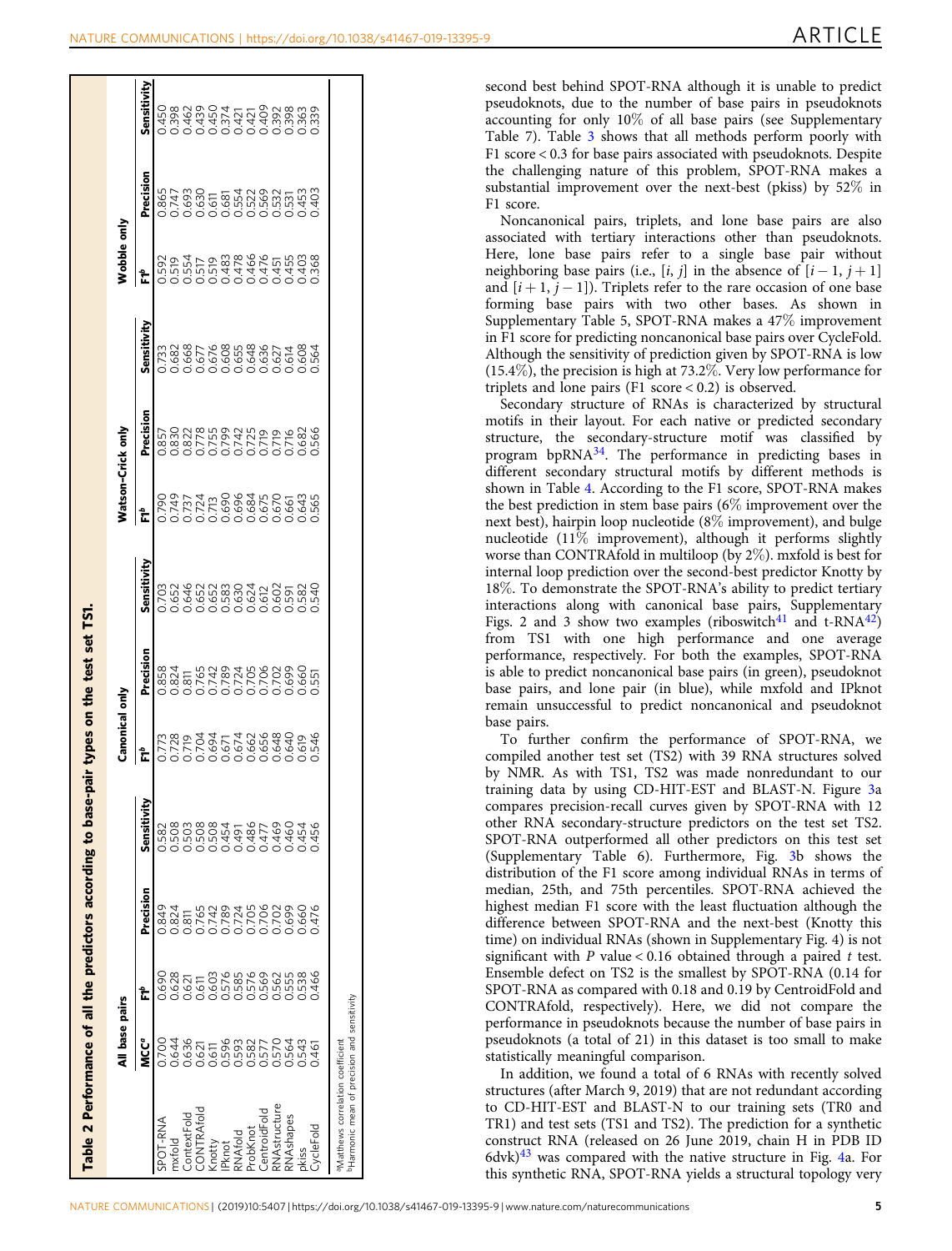<span id="page-5-0"></span>

|               | <b>All Base Pairs</b> |        |                  |                    |        | <b>Base Pairs in Pseudoknots</b> |                    |        | <b>Base Pair not in Pseudoknots</b> |             |
|---------------|-----------------------|--------|------------------|--------------------|--------|----------------------------------|--------------------|--------|-------------------------------------|-------------|
|               | MCC <sup>a</sup>      | $F1^b$ | <b>Precision</b> | <b>Sensitivity</b> | $F1^b$ | <b>Precision</b>                 | <b>Sensitivity</b> | $F1^b$ | <b>Precision</b>                    | Sensitivity |
| SPOT-RNA      | 0.769                 | 0.764  | 0.875            | 0.679              | 0.239  | 0.550                            | 0.153              | 0.797  | 0.872                               | 0.734       |
| mxfold        | 0.687                 | 0.682  | 0.797            | 0.595              | 0.000  | 0.000                            | 0.000              | 0.714  | 0.780                               | 0.659       |
| ContextFold   | 0.686                 | 0.680  | 0.797            | 0.594              | 0.000  | 0.000                            | 0.000              | 0.714  | 0.781                               | 0.658       |
| CONTRAfold    | 0.659                 | 0.658  | 0.735            | 0.595              | 0.000  | 0.000                            | 0.000              | 0.688  | 0.719                               | 0.659       |
| Knotty        | 0.678                 | 0.678  | 0.740            | 0.625              | 0.108  | 0.134                            | 0.090              | 0.707  | 0.761                               | 0.660       |
| <b>IPknot</b> | 0.638                 | 0.629  | 0.769            | 0.533              | 0.131  | 0.458                            | 0.076              | 0.664  | 0.768                               | 0.585       |
| RNAfold       | 0.605                 | 0.606  | 0.666            | 0.555              | 0.000  | 0.000                            | 0.000              | 0.646  | 0.666                               | 0.628       |
| ProbKnot      | 0.610                 | 0.611  | 0.669            | 0.562              | 0.118  | 0.256                            | 0.076              | 0.632  | 0.663                               | 0.603       |
| CentroidFold  | 0.616                 | 0.616  | 0.682            | 0.562              | 0.000  | 0.000                            | 0.000              | 0.644  | 0.668                               | 0.621       |
| RNAstructure  | 0.585                 | 0.584  | 0.650            | 0.531              | 0.000  | 0.000                            | 0.000              | 0.621  | 0.647                               | 0.598       |
| RNAshapes     | 0.569                 | 0.568  | 0.639            | 0.512              | 0.000  | 0.000                            | 0.000              | 0.591  | 0.622                               | 0.563       |
| pkiss         | 0.564                 | 0.565  | 0.619            | 0.520              | 0.157  | 0.180                            | 0.139              | 0.566  | 0.616                               | 0.523       |
| CycleFold     | 0.455                 | 0.458  | 0.423            | 0.499              | 0.000  | 0.000                            | 0.000              | 0.482  | 0.422                               | 0.563       |

similar to the native secondary structure with F1 score of 0.85, precision of 97%, and sensitivity of 77%. In particular, SPOT-RNA captures one noncanonical base pair between G46 and A49 correctly but missed others in pseudoknots. The SPOT-RNA predictions of Glutamine II Riboswitch (chain A in PDB ID 6qn3, released on June 12, 2019) $44$  and Synthetic Construct Hatchet Ribozyme (chain U in PDB ID 6jq6, released on June 12, 2019)<sup>45</sup> are compared with their respective native secondary structure in Fig. [4](#page-8-0)b, c, respectively. For these two RNAs, experimental evidence suggests strand swapping in dimerization<sup> $4\overline{4}$ , Thus,</sup> their monomeric native structures are obtained by replacing the swapped stand by its original stand. SPOT-RNA is able to predict both the stems and pseudoknot (in Blue) with an overall F1 score of 0.90 for Glutamine II Riboswitch. For Hatchet Ribozyme, SPOT-RNA is able to predict native-like structure with F1 score of 0.74 although it has missed noncanonical and pseudoknot base pairs.

Three other RNAs are Pistol Ribozyme (chain A and B in PDB ID 6r47, released on July 3, 2019)<sup>46</sup>, Mango Aptamer (chain B in PDB ID 6e8u, released on April 17, 2019)<sup>47</sup>, and Adenovirus Virus-associated RNA (chain C in PDB ID 6ol3, released on July 3, 2019)<sup>[48](#page-11-0)</sup>. SPOT-RNA achieves F1 score of 0.57, 0.41, and 0.63 on Pistol Ribozyme, Mango Aptamer, and adenovirus virusassociated RNA, respectively. For this level of performance, it is more illustrative to show a one-dimensional representation of RNA secondary structure (Fig. [5](#page-9-0)a–c). The figures show that the relatively poor performance of Pistol Ribozyme and Mango Aptamer RNAs is in part due to the uncommon existence of a large number of noncanonical base pairs (in Green). For adenovirus virus-associated RNA (VA-I), SPOT-RNA's prediction is poor. It contains three false-positive stems with falsely predicted pseudoknots (Fig. [5](#page-9-0)c).

Performance comparison on these 6 RNAs with 12 other secondary-structure predictors is shown in Fig. [6.](#page-10-0) SPOT-RNA outperforms all other predictors on Synthetic Construct RNA (Fig. [6a](#page-10-0)), Glutamine II Riboswitch (Fig. [6b](#page-10-0)), and Pistol Ribozyme (Fig. [6c](#page-10-0)). It is the co-first (same as mxfold) in Mango Aptamer (Fig. [6](#page-10-0)e) and the second best (behind mxfold only) in Hatchet Ribozyme (Fig. [6](#page-10-0)d). However, it did not do well on adenovirus virus-associated RNA (Fig. [6f](#page-10-0)), which was part of RNA puzzle-2017, when compared with other methods. This poor prediction compared with other methods is likely because this densely contacted, base-pairing network without pseudoknots (except those due to noncanonical base pairs) is most suitable for folding-based algorithms that maximize the number of stacked canonical base pairs.

### **Discussion**

This work developed RNA secondary-structure prediction method purely based on deep neural network learning from a single RNA sequence. Because only a small number of highresolution RNA structures are available, deep-learning models have to be first trained by using a large database of RNA secondary structures (bpRNA) annotated according to comparative analysis, followed by transfer learning to the precise secondary structures derived from 3D structures. Although the slightly noisy data in bpRNA lead to an upbound around 96% for the precision (Fig. [2a](#page-3-0)), the model generated from transfer learning yields a substantial improvement (30% in F1 score) over the model based on direct learning TS1. Without the need for folding-based optimization, the transfer-learning model yields a method that can predict not only canonical base pairs but also those base pairs often associated with tertiary interactions, including pseudoknots, lone, and noncanonical base pairs. By comparing with 12 current secondary-structure prediction techniques by using the independent test of 62 high-resolution X-ray structures of RNAs, the method (SPOT-RNA) achieved 93% in precision, which is a 13% improvement over the second-best method mxfold when the sensitivity for SPOT-RNA is set to 50.8% as in mxfold.

One advantage of a pure machine-learning approach is that all base pairs can be trained and predicted, regardless if it is associated with local or nonlocal (tertiary) interactions. By comparison, a folding-based method has to have accurate energetic parameters to capture noncanonical base pairs and sophisticated algorithms for a global minimum search to account for pseudoknots. SPOT-RNA represents a significant advancement in predicting noncanonical base pairs. Its F1 score improves over CycleFold by 47% from 17% to 26% although both methods have a low sensitivity at about 16% (Supplementary Table 5). SPOT-RNA can also achieve the best prediction of base pairs in pseudoknots although the performance of all methods remains low with an F1 score of 0.239 for SPOT-RNA and 0.157 for the nextbest (pkiss, Table 3). This is mainly because the number of base pairs in pseudoknots is low in the structural datasets (an average of 3–4 base pairs per pseudoknot RNA in TS1, see Supplementary Table 7). Moreover, a long stem of many stacked base pairs is easier to learn and predict than a few nonlocal base pairs in pseudoknot. As a reference for future method development, we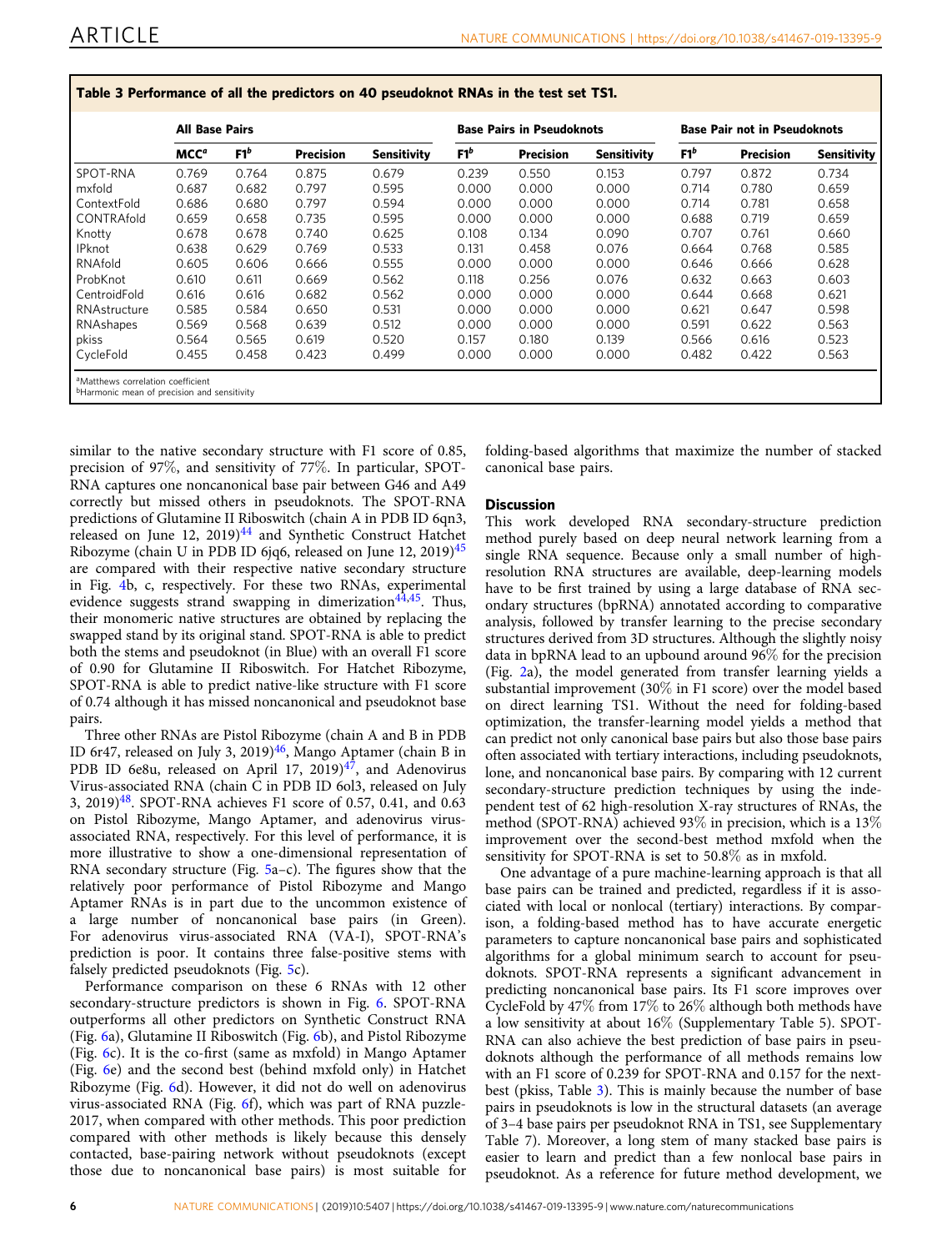<span id="page-6-0"></span>

| NATURE COMMUNICATIONS   https://doi.org/10.1038/s41467-019-13395-9 | ARTICLE |
|--------------------------------------------------------------------|---------|
|--------------------------------------------------------------------|---------|

| Table 4 Performance of all the predictors on secondary-struct     |               |       |                     |                                    |                      |                      | ure motifs on the test set TS1 |            |            |                                    |                      |                      |                                 |                |                                 |
|-------------------------------------------------------------------|---------------|-------|---------------------|------------------------------------|----------------------|----------------------|--------------------------------|------------|------------|------------------------------------|----------------------|----------------------|---------------------------------|----------------|---------------------------------|
|                                                                   | Stem<br>(FTº) |       | Stem (PR) Stem (SN) | loop (F1 <sup>a</sup> )<br>Hairpin | loop (PR)<br>Hairpin | loop (SN)<br>Hairpin | (F1ª)<br>Bulge                 | Bulge (PR) | Bulge (SN) | oop (F1 <sup>q</sup> )<br>Internal | loop (PR)<br>nternal | loop (SN)<br>nternal | Aultiloop<br>(FT <sup>e</sup> ) | Multiloop<br>R | Multiloop<br>$\mathbf{\hat{s}}$ |
| SPOT-RNA                                                          | 0.762         | 0.841 | 0.697               | 0.686                              | 0.625                |                      |                                |            |            |                                    |                      |                      |                                 |                |                                 |
| mxfold                                                            | 717           | 0.769 | 0.671               | 0.625                              | 0.525                |                      |                                |            |            |                                    |                      |                      |                                 |                |                                 |
| ContextFold                                                       | 0.706         | 0.755 | 0.663               | 0.633                              | 0.513                |                      |                                |            |            |                                    |                      |                      |                                 |                |                                 |
| CONTRAfold                                                        | 0.688         | 0.705 | 0.671               | 0.624                              | 0.553                |                      |                                |            |            |                                    |                      |                      |                                 |                |                                 |
| Knotty                                                            | 0.670         | 0.739 |                     |                                    | 0.493                |                      |                                |            |            |                                    |                      |                      |                                 |                |                                 |
| Pknot                                                             | 0.665         | 0.754 | 0.613               | 0.600                              | 0.510                |                      |                                |            |            |                                    |                      |                      |                                 |                |                                 |
| RNAfold                                                           | 0.671         | 0.686 | 0.657               |                                    | 0.539                |                      |                                |            |            |                                    |                      |                      |                                 |                |                                 |
| ProbKnot                                                          | 0.625         | 0.661 |                     | 0.617<br>0.571                     | 0.480                |                      |                                |            |            |                                    |                      |                      |                                 |                |                                 |
| CentroidFold                                                      | 0.646         | 0.662 | 0.592<br>0.632      | 0.579<br>0.596                     | 0.467                |                      |                                |            |            |                                    |                      |                      |                                 |                |                                 |
| <b>NAstructure</b>                                                | 0.646         | 1.665 | 0.629               |                                    | 0.508                |                      |                                |            |            |                                    |                      |                      |                                 |                |                                 |
| <b>NA</b> shapes                                                  | 0.627         | 0.650 | 0.605               | 0.574                              | 0.507                |                      |                                |            |            |                                    |                      |                      |                                 |                |                                 |
| pkiss                                                             | 0.618         | 0.684 | 0.565               | 0.532                              | 0.449                |                      |                                |            |            |                                    |                      |                      |                                 |                |                                 |
| CycleFold                                                         | 0.496         | 0.431 | 0.584               | 0.437                              | 0.564                |                      |                                |            |            |                                    |                      |                      |                                 |                |                                 |
| <sup>a</sup> Harmonic mean of precision (PR) and sensitivity (SN) |               |       |                     |                                    |                      |                      |                                |            |            |                                    |                      |                      |                                 |                |                                 |

also examined the ability of SPOT-RNA to capture triple interactions: one base paired with two other bases. Both precision and sensitivity are low  $(12\%$  and  $7\%$ , respectively, Supplementary Table 5). This is mainly because there is a lack of data on base triples in bpRNA for pretraining and the number of both triplets and quartets is only 1194 in the structural training set TR1.

To further confirm the performance, SPOT-RNA was applied to 39 RNA structures determined by NMR (TS2). Unlike X-ray structures, structures determined by NMRs resulted from minimization of experimental distance-based constraints. These 39 NMR structures, smaller with average length of 51 nucleotides, have only a total of 21 base pairs in pseudoknots. As a result, they are much easier to predict for all methods (MCC < 0.7 except SPOT-RNA for TS1 but >0.74 for most methods in TS2). Despite of this, SPOT-RNA continues to have the best performance (Fig. [3,](#page-7-0) Supplementary Table 6, and Supplementary Fig. 4) as compared with other 12 predictors. Furthermore, the performance of SPOT-RNA was tested on 6 recently released nonredundant (to TR0 and TR1) RNAs in PDB. SPOT-RNA performs the best or the same as the best in 4 and the second best in 1 of the 6 RNAs (Fig.  $6$ ).

One limitation of SPOT-RNA is that it was trained by RNAs shorter than 500 nucleotides due to our hardware limitation. Within 500 nucleotides, SPOT-RNA provides a consistent improvement over existing techniques (Supplementary Fig. 1). However, for really long RNA chains (>1000), a purely machinelearning-based technique is not as accurate as some of the folding-algorithm-based methods such as mxfold as shown in Supplementary Fig. 1. The lack of training for long RNAs is the main reason. Currently, even if there is no hardware limitation, the number of high-resolution RNA structures with >500 nucleotides in PDB structures are too few to provide adequate training. Thus, at this stage, SPOT-RNA is most suitable for RNA length of  $<500$ .

In addition to prediction accuracy, high computational efficiency is necessary for RNA secondary-structure prediction because genome-scale studies are often needed. We found that the CPU time for predicting all 62 RNAs in the test set TS1 on a single thread of 32-core Intel Xenon(R) E5-2630v4 CPU is 540 s, which is faster than Knotty (2800 s) but slower than IPknot (1.2 s), ProbKnot (13 s), and pkiss (112 s). However, our distributed version can be easily run on multiple CPU threads or on GPUs. For example, by running SPOT-RNA on a single Nvidia GTX TITAN X GPU, the computation time for predicting all 62 RNAs would be reduced to 39 s. Thus, SPOT-RNA can feasibly be used for genome-scale studies.

This work has used a single RNA sequence as the only input. It is quite remarkable that relying on a single sequence alone can obtain a more accurate method than existing folding methods in secondary-structure prediction. For protein contact map predic-tion, evolution profiles generated from PSIBLAST<sup>[40](#page-11-0)</sup> and HHblits<sup>[49](#page-11-0)</sup> as well as direct coupling analysis among homologous sequences<sup>[50](#page-11-0)</sup> are the key input vectors responsible for the recent improvement in highly accurate prediction. Thus, one expects that a similar evolution-derived sequence profile generated from BLAST-N and direct/evolution-coupling analysis would further improve secondary-structure prediction for nonlocal base pairs in long RNAs, in particular. Indeed, recently, we have shown that using evolution-derived sequence profiles significantly improves the accuracy of predicting RNA solvent accessibility and flexibility<sup>38,39</sup>. For example, the correlation coefficient between predicted and actual solvent accessibility increases from 0.54 to 0.63 if a single sequence is replaced by a sequence profile from BLAST-N<sup>38</sup>. However, the generation of sequence profiles and evolution coupling is computationally time consuming. The resulting improvement (or lack of improvement) is strongly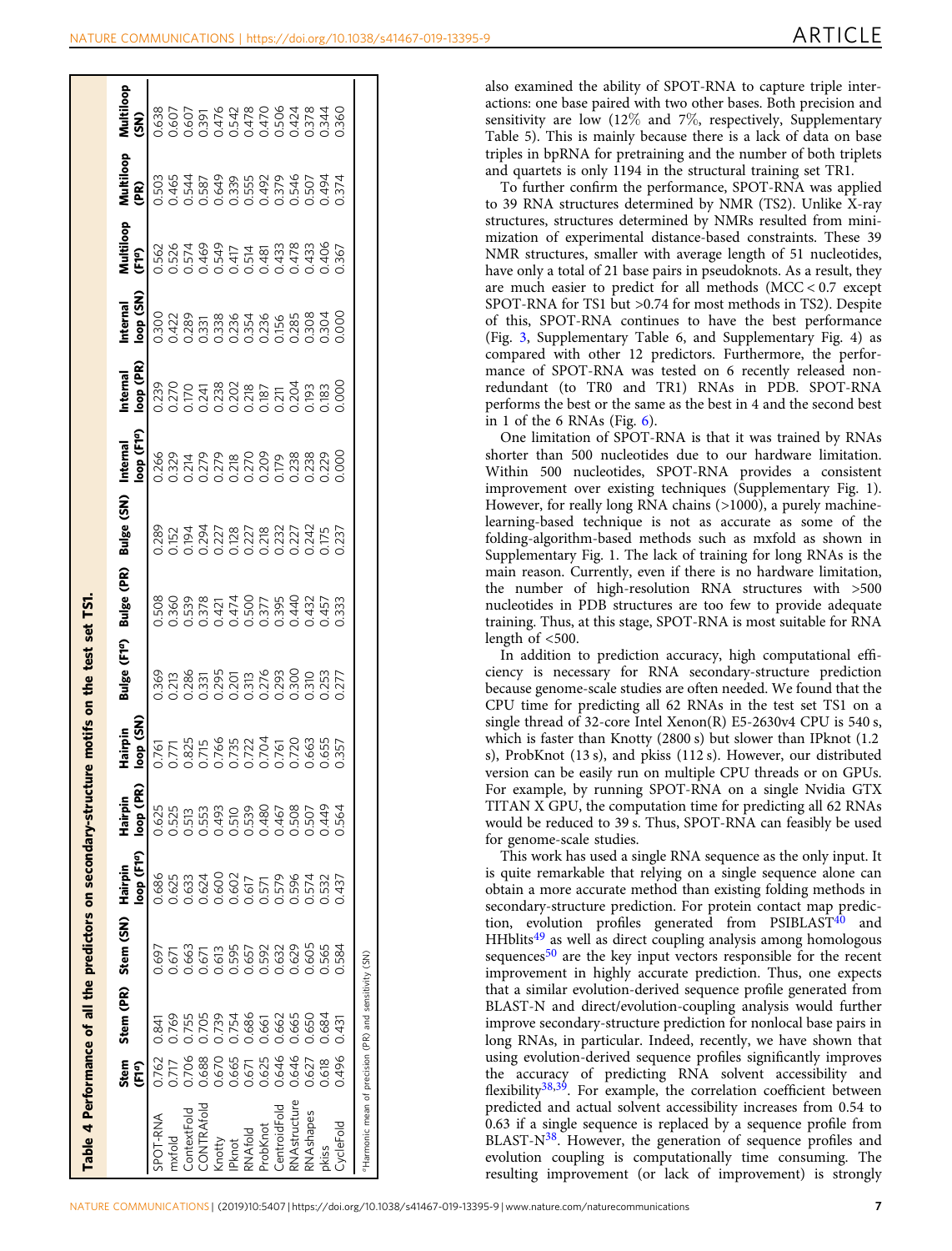<span id="page-7-0"></span>

Fig. 3 Performance comparison of SPOT-RNA with 12 other predictors by using PR curve and boxplot on the test set TS2. a Precision-recall curves on the independent test set TS[2](#page-3-0) by various methods as in Fig. 2a labeled. **b** Distribution of F1 score for individual RNAs on the independent test set TS2 given by various methods as in Fig. [2](#page-3-0)b labeled.

depending on the number of homologous sequences available in current RNA sequence databases. If the number of homologous sequences is too low (which is true for most RNAs), it may introduce more noise than the signal to prediction as demonstrated in protein secondary structure and intrinsic disorder prediction<sup>51,52</sup>. Moreover, synthetic RNAs will not have any homologous sequences. Thus, we present the method with singlesequence information as input in this study. Using sequence profiles and evolutionary coupling as input for RNA secondarystructure prediction is working in progress.

Another possible method for further improving SPOT-RNA is to employ the predicted probability as a restraint for folding with an appropriate scoring function. Such a dual-approach method will likely improve SPOT-RNA as folding optimization may have a better capability to capture nonlocal interactions between WC pairs for long RNAs, in particular as shown in Supplementary Fig. 1. However, a simple integration may not yield a large improvement for shorter chains (<500). In mxfold, combining machine-learning and thermodynamic models leads to 0.6% in one test set and  $5\%$  in another test set<sup>33</sup>. Moreover, most thermodynamic methods simply ignore noncanonical base pairs and many do not even account for pseudoknots. mxfold, for example, employs a pseudoknot-free thermodynamic method to combine with its machine-learning model. Thus, balancing the performance for canonical, noncanonical, and pseudoknots will require a careful selection of appropriate scoring schemes. A simple integration may lead to high performance in one type of base pair at the expense of other types of base pairs. Nevertheless, we found that if we simply keep only the base pair with the highest predicted probability in predicted triple interactions, SPOT-RNA would be improved by another 3% in F1 score (from 0.69 to 0.71 in TS1), confirming that there is some room for improvement. We will defer this for future studies.

The significantly improved performance in secondarystructure prediction should allow large improvement in modeling RNA 3D structures. This is because the method predicts not only canonical base pairs but also provides important tertiary contacts of noncanonical and non-nested base pairs. Thus, it can serve as a more accurate, quasi-three-dimensional frame to enable correct folding into the right RNA tertiary structure. The usefulness of 2D structure prediction for 3D structure modeling has been demonstrated in RNA Puzzles (blind RNA structure prediction) $53$ . Moreover, improvement in predicting secondary structural motifs (stems, loops, and bulges, see Table [4\)](#page-6-0) would allow better functional inference<sup>[54](#page-12-0),[55](#page-12-0)</sup>, sequence alignment<sup>[56](#page-12-0)</sup>, and RNA inhibitor design<sup>[57](#page-12-0)</sup>. The method and

datasets are available as a server and stand-alone software publicly at <http://sparks-lab.org/jaswinder/server/SPOT-RNA/> and <https://github.com/jaswindersingh2/SPOT-RNA/>.

#### Methods

Datasets. The datasets for initial training were obtained from bpRNA-1m (Version  $1.0$ )<sup>34</sup>, which consists of 102,348 RNA sequences with annotated secondary structure. Sequences with sequence similarity of more than 80% were removed by using CD-HIT-EST<sup>37</sup>. About 80% sequence-identity cutoff was the lowest cutoff allowed by CD-HIT-EST and has been used previously as an RNA nonredundancy cutoff[38,39.](#page-11-0) After removing sequence similarity, 14,565 sequences remained. RNA sequences with RNA structures from the PDB<sup>[5](#page-11-0)</sup> available in this dataset were also removed as we prepared separate datasets based on RNAs with PDB structure only[5.](#page-11-0) Moreover, due to hardware limitations for training on long sequences, the maximum sequence length was restricted to 500. After preprocessing, this dataset contains 13,419 sequences. These sequences were randomly split into 10,814 RNAs for training (TR0), 1300 for validation (VL0), and 1,305 for independent test (TS0). Supplementary Table 7 shows the number of RNA sequences and their Watson–Crick (A–U and G–C), Wobble (G–U), and noncanonical base-pair count as well as the number of base pairs associated with pseudoknots. The average sequence lengths in TR0, VL0, and TS0 are all roughly 130. Here, base pairs associated with pseudoknots are defined as the minimum number of base pairs that can be removed to result in a pseudoknot-free secondary structure. Pseudoknot<br>labels were generated by using software bpRNA<sup>[34](#page-11-0)</sup> (available at [https://github.com/](https://github.com/hendrixlab/bpRNA) [hendrixlab/bpRNA](https://github.com/hendrixlab/bpRNA)).

The datasets for transfer learning were obtained by downloading highresolution (<3.5 Å) RNAs from PDB on March 2, 2019<sup>5</sup>. Sequences with similarity of more than  $80\%$  among these sequences were removed with CD-HIT-EST<sup>[37](#page-11-0)</sup>. After removing sequence similarity, only 226 sequences remained. These sequences were randomly split into 120, 30, and 76 RNAs for training (TR1), validation (VL1), and independent test (TS1), respectively. Furthermore, any sequence in TS1 having sequence similarity of more than 80% with TR0 was also removed, which reduced TS1 to 69 RNAs. As CD-HIT-EST can only remove sequences with similarity more than 80%, we employed BLAST- $N^{40}$  $N^{40}$  $N^{40}$  to further remove potential sequence homologies with training data with a large e-value cutoff of 10. This procedure further decreased TS1 from 69 to 67 RNAs.

To further benchmark RNA secondary-structure predictors, we employed 641 RNA structures solved by NMR. Using CD-HIT-EST with 80% identity cutoff followed by BLAST-N with e-value cutoff of 10 against TR0, TR1, and TS1, we obtained 39 NMR-solved structures as TS2.

The secondary structure of all the PDB sets was derived from their respective structures by using DSSR<sup>[58](#page-12-0)</sup> software. For NMR- solved structures, model 1 structure was used as it is considered as the most reliable structure among all. The numbers of canonical, noncanonical, and pseudoknot base pairs, and base multiplets (triplets and quartets) for all the sets are listed in Supplementary Table 7. These datasets along with annotated secondary structure are publicly available at <http://sparks-lab.org/jaswinder/server/SPOT-RNA/> and [https://github.com/](https://github.com/jaswindersingh2/SPOT-RNA) [jaswindersingh2/SPOT-RNA](https://github.com/jaswindersingh2/SPOT-RNA).

RNA secondary-structure types. For the classification of different RNA secondary-structure types, we used the same definitions as previously used by  $bpRNA<sup>34</sup>$  $bpRNA<sup>34</sup>$  $bpRNA<sup>34</sup>$ . A stem is defined as a region of uninterrupted base pairs, with no intervening loops or bulge. A hairpin loop is a sequence of unpaired nucleotides with both ends meeting at the two strands of a stem region. An internal loop is defined as two unpaired strands flanked by closing base pairs on both sides. A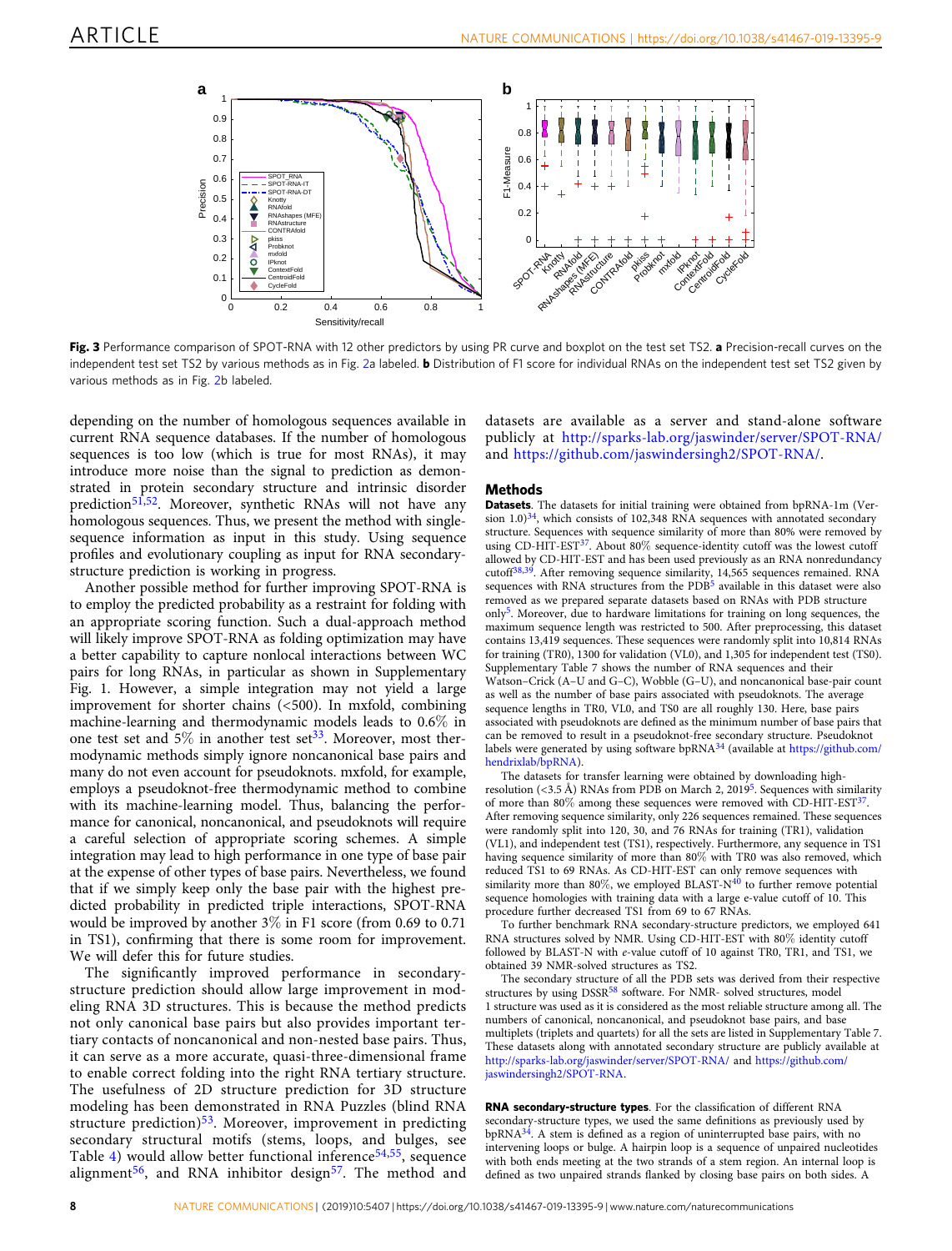<span id="page-8-0"></span>

Fig. 4 Comparison of SPOT-RNA prediction with the native structure of a Synthetic Construct, Glutamine II Riboswitch, and Hatchet Ribozyme. The secondary structure of a synthetic construct RNA (chain H in PDB ID 6dvk), the Glutamine II Riboswitch RNA (chain A in PDB ID 6qn3), and Synthetic Construct Hatchet Ribozyme (chain U in PDB ID 6jq6) represented by 2D diagram with canonical base pair (BP) in black color, noncanonical BP in green color, pseduoknot BP and lone pair in blue color, and wrongly predicted BP in magenta color: a predicted structure by SPOT-RNA (at top), with 97% precision and 77% sensitivity, as compared with the native structure (at bottom) for the Synthetic Construct RNA, **b** the predicted structure by SPOT-RNA (at top) with 100% precision and 81% sensitivity, as compared with the native structure (at bottom) for the Riboswitch, c the predicted structure by SPOT-RNA (at top) with 100% precision and 59% sensitivity, as compared with the native structure (at bottom) for the synthetic construct Hatchet ribozyme.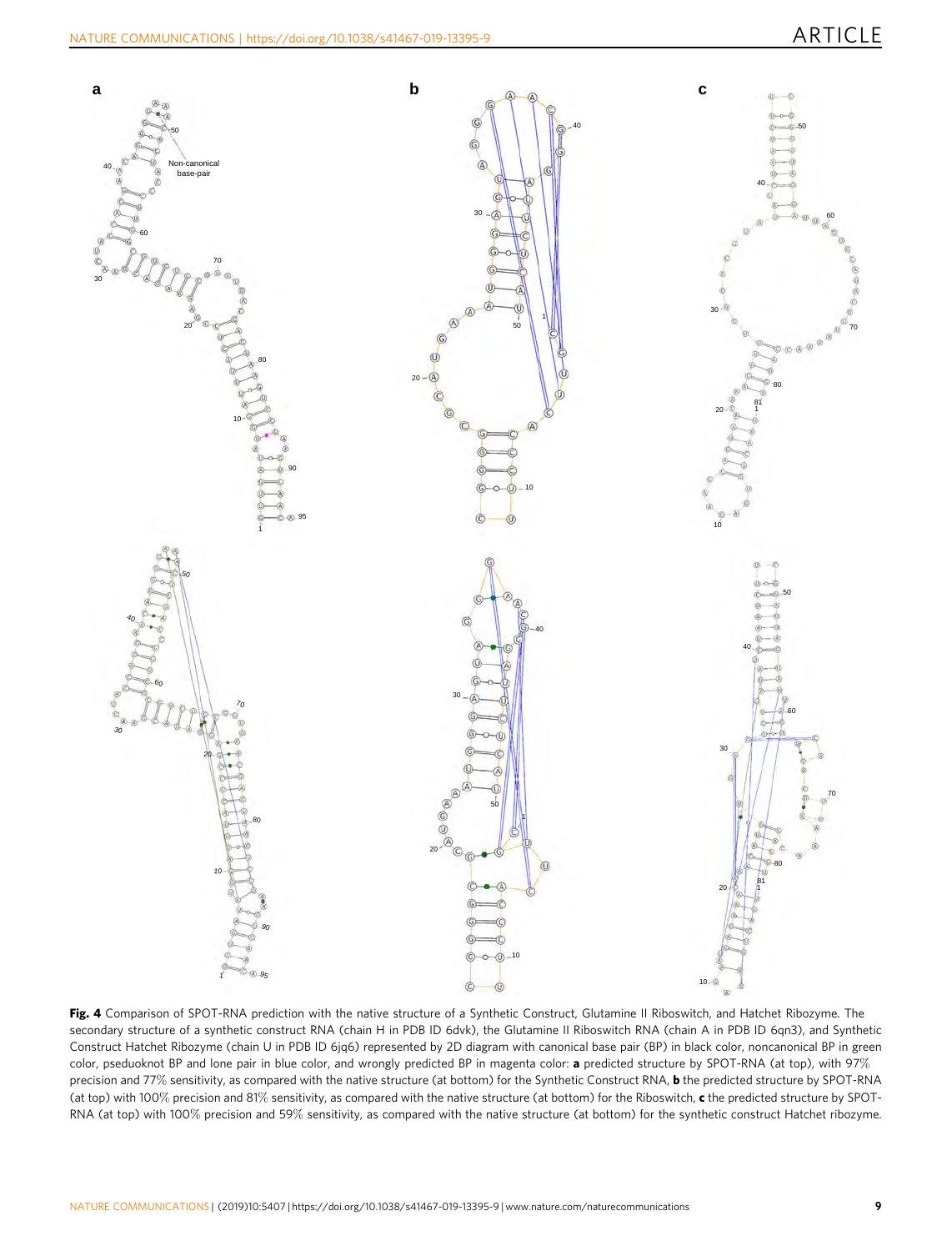<span id="page-9-0"></span>

Fig. 5 Comparison of SPOT-RNA prediction with the native structure of a Pistol Ribozyme, Mango aptamer, and Adenovirus Virus-associated RNA. The secondary structure of a Pistol Ribozyme (chain A and B in PDB ID 6r47), the Mango Aptamer (chain B in PDB ID 6e8u), and the adenovirus virusassociated RNA (chain C in PDB ID 6ol3) represented by arc diagrams with canonical base pair (BP) in blue color, noncanonical, pseduoknot BP and lone pair in green color, and wrongly predicted BP in magenta color: a predicted structure by SPOT-RNA (on left), with 93% precision and 41% sensitivity, as compared with the native structure (on right) for the Pistol Ribozyme, **b** the predicted structure by SPOT-RNA (on left) with 100% precision and 26% sensitivity, as compared with the native structure (on right) for the Mango aptamer,  $c$  the predicted structure by SPOT-RNA (on left) with 66% precision and 60% sensitivity, as compared with the native structure (on right) for the adenovirus virus-associated RNA.

bulge is a special case of the internal loop where one of the strands is of length zero. A multiloop consists of a cycle of more than two unpaired strands, connected by stems. The distribution of different secondary-structure types in TR1, VL1, and TS1 (excluding multiplet base pairs) is shown in Supplementary Table 8. These secondary-structure classifications were obtained by using a secondary-structure analysis program bpRNA[34](#page-11-0).

Deep neural networks. We employed an ensemble of deep-learning neural networks for pretraining. The ensemble is made of 5 top-ranked models based on their performance on VL0 with the architecture shown in Fig. [1,](#page-2-0) similar to what was used previously for protein contact prediction in SPOT-Contact<sup>[29](#page-11-0)</sup>

The architecture of each model consists of ResNet blocks followed by a 2D-BLSTM layer and a fully connected (FC) block. An initial convolution layer for preactivation was used before our ResNet blocks as proposed in He et al.<sup>30</sup>. The initial convolution layer is followed by  $N_A$  ResNet blocks (Block A in Fig. [1\)](#page-2-0). Each ResNet block consists of two convolutional layers with a kernel size of  $3 \times 3$  and  $5 \times 5$ , respectively, and a depth of  $D_{\rm RES}$ . The exponential linear units (ELU)<sup>[59](#page-12-0)</sup> activation function and the layer normalization technique<sup>[60](#page-12-0)</sup> were used. A dropout rate of  $25\%$ was used before each convolution layer to avoid overfitting during training<sup>[61](#page-12-0)</sup>. In some models, we used dilated convolutions that are reported to better learn longer-range dependencies<sup>[62](#page-12-0)</sup>. For the dilated convolutional layers, the dilation factor was set to  $2^{i\%n}$ , where *i* is the depth of the convolution layer, *n* is a fixed scalar, and  $\%$  is the modulus operator.

The next block in the architecture was a 2D-BLSTM<sup>[31](#page-11-0),[32](#page-11-0)</sup>. The output from the final ResNet block was activated (with ELU) and normalized (using layer

normalization) before being given as an input to the 2D-BLSTM. The number of nodes in each LSTM direction cell was  $D_{BL}$ . After the 2D-BLSTM,  $N_B$  FC layers with  $D_{FC}$  nodes were used, as per Block B in Fig. [1](#page-2-0). The output of each FC layer was activated with the ELU function and normalized by using the layer normalization technique. A dropout rate of 50% was utilized for the hidden FC layers to avoid overtraining. The final stage of the architecture consisted of an output FC layer with one node and a sigmoidal activation function. The sigmoid function converts the output into the probability of each nucleotide being paired with other nucleotides. The number of outputs was equal to the number of elements in the upper triangular matrix of size  $\bar{L} \times L$ , where L is the length of the sequence.

Each model was implemented in Google's Tensorflow framework (v1.12)<sup>[63](#page-12-0)</sup> and trained by using the ADAM optimization algorithm $^{64}$  $^{64}$  $^{64}$  with default parameters. All models were trained on Nvidia GTX TITAN X graphics processing unit (GPU) to speed up training<sup>65</sup>. We trained multiple deep-learning models, based on the architecture shown in Fig. [1](#page-2-0), on TR0 by performing a hyperparameter grid search over  $N_A$ ,  $D_{RES}$ ,  $D_{BL}$ ,  $N_B$ , and  $D_{FC}$ .  $N_A$ ,  $D_{RES}$ ,  $D_{BL}$ ,  $N_B$ ,  $D_{FC}$  were searched from 16 to 32, 32 to 72, 128 to 256, 0 to 4, and 256 to 512, respectively. These models were optimized on VL0 and tested on TS0. Transfer learning was then used to further train these models on TR1. During transfer learning, VL1 was used as the validation set and TS1 was used as an independent test set.

Transfer learning. Transfer learning<sup>[35](#page-11-0)</sup> involves further training a large model that was trained on a large dataset for a specific task to some other related task with limited data. In this project, we used our large dataset bpRNA for initial training, and then transfer learning was employed by using the small PDB dataset as shown in Fig. [1](#page-2-0). All of the weights/parameters that were learnt on TR0 were retrained for further training on TR1. During transfer learning, training and validation labels were formatted in exactly the same way as the initial training as a 2-dimensional (2D)  $L \times L$  upper triangular matrix where  $L$  is the length of the RNA sequence. All of the labels used during the transfer learning were derived from high-resolution Xray structures in the PDB. Some approaches in transfer learning freeze weights for specific layers and train for other layers. Here, we trained all the weights of the models without freezing any layer, as this provided better results. Previous work on protein molecular recognition features ( $M$ oRFs) prediction<sup>[36](#page-11-0)</sup> also showed that using transfer learning by retraining through all of the weights provides a better result than freezing some of the layers during retraining.

During transfer learning on TS1, we used the same hyperparameters (number of layers, depth of layers, kernel size, dilation factor, and learning rate) that were used for the TS0-trained models. All the models were validated for VL1, and based on the performance of these models on VL1, the 5 best models were selected for the ensemble. The parameters of these models are shown in Supplementary Table 9.

Input. The input to SPOT-RNA is an RNA sequence represented by a binary onehot vector of size  $L \times 4$ , where L is the length of the RNA sequence and 4 corresponds to the number of base types (A, U, C, G). In one-hot encoding, a value of 1 was assigned to the corresponding base-type position in the vector and 0 elsewhere. A missing or invalid sequence in residue value of −1 was assigned in onehot encoded vector.

This one-dimensional  $(L \times 4)$  input feature is converted into two dimensional  $(L \times L \times 8)$  by the outer concatenation function as described in RaptorX-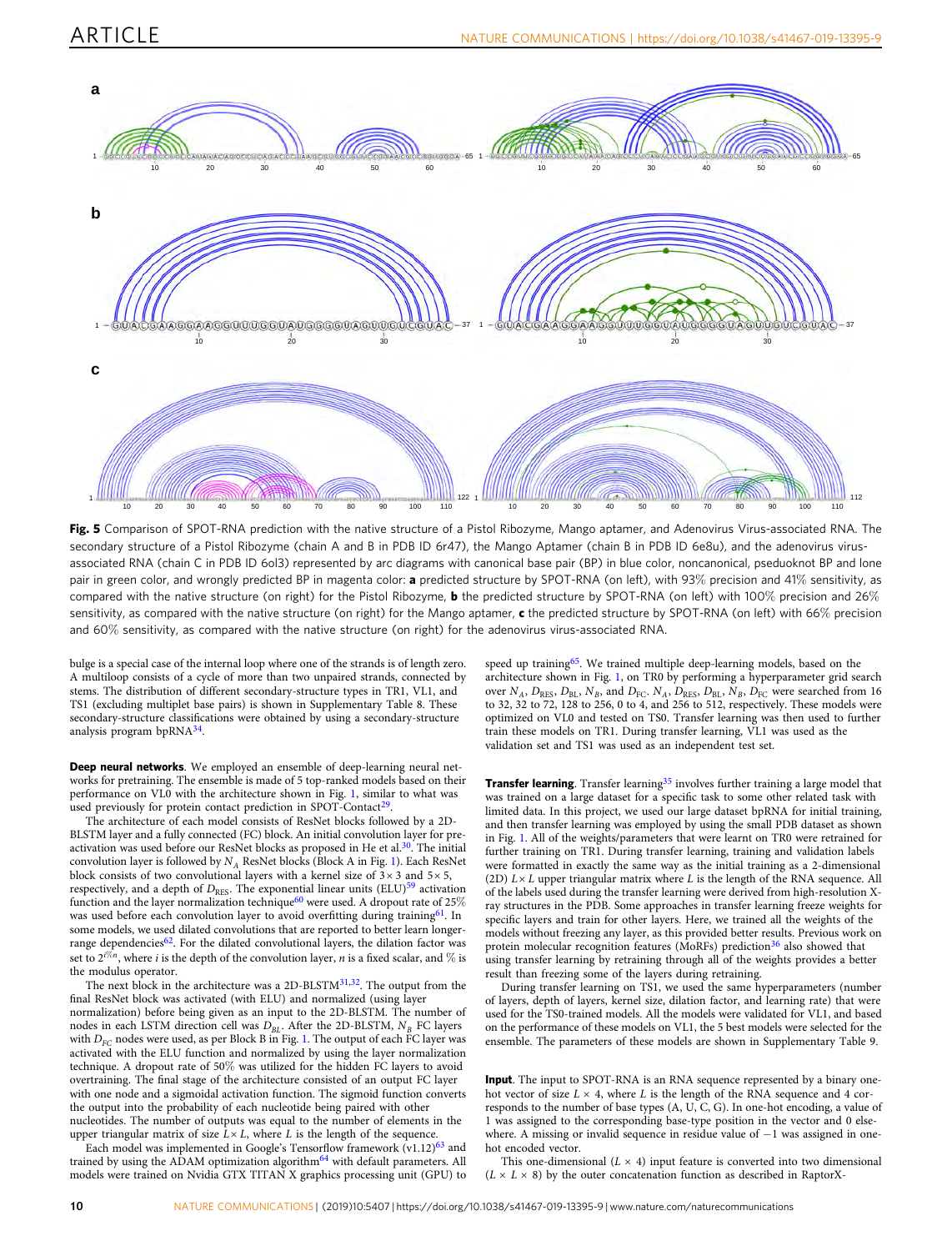<span id="page-10-0"></span>

Fig. 6 Performance comparison of all predictors on 6 recently released (after March 9, 2019) crystal structures. a F1 score of predicted structure on a synthetic construct RNA (chain H in PDB ID 6dvk), **b** F1 score of predicted structure on the Glutamine II Riboswitch RNA (chain A in PDB ID 6qn3), c F1 score of predicted structure on a synthetic construct Hatchet Ribozyme (chain U in PDB ID 6jq6), d F1 score of predicted structure on a Pistol Ribozyme (chain A & B in PDB ID 6r47), e F1 score of predicted structure on the Mango Aptamer (chain B in PDB ID 6e8u), f F1 score of predicted structure on the adenovirus virus-associated RNA (chain C in PDB ID 6ol3).

Contact<sup>28</sup>. The input is standardized to have zero mean and unit variance (according to the training data) before being fed into the model.

**Output**. The output of our model is a 2-dimensional (2D)  $L \times L$  upper triangular matrix where  $L$  is the length of the RNA sequence. This upper triangular matrix represents the likelihood of each nucleotide to be paired with any other nucleotide in a sequence. A single threshold value is used to decide whether a nucleotide is in pair with any other nucleotides. The value of the threshold was chosen in such a way that it optimizes the performance on the validation set.

Performance measure. RNA secondary-structure prediction is a binary classification problem. We used sensitivity, precision, and F1 score for performance measure where sensitivity is the fraction of predicted base pairs in all native base pairs (SN  $=$  TP/(TP  $+$  FN)), precision is the fraction of correctly predicted base pairs ( $PR = TP/(TP + FP)$ ), and F1 score is their harmonic mean  $(F1 = 2(PR * SN)/(PR + SN)$ . Here, TP, FN, and FP denote true positives, false negatives, and false positives, respectively. In addition to the above metrics that emphasize on positives, a balanced measure, Matthews correlation coefficient (MCC)<sup>66</sup> was also used. MCC is calculated as

$$
MCC = \frac{TP \times TN - FP \times FN}{\sqrt{(TP + FP)(TP + FN)(TN + FP)(TN + FN)}},
$$
\n(1)

where TN denotes true negatives. MCC measures the correlation between the expected class and the obtained class. Moreover, a precision-recall (sensitivity) curve is used to compare our model with currently available RNA secondarystructure predictors. To show the statistical significance of improvement by SPOT-RNA over the second-best predictor, a paired t test was used on F1 score to obtain  $P$  value<sup>[67](#page-12-0)</sup>. The smaller the  $P$  value is, the more significant the difference between the two predictors. As the output of the SPOT-RNA is a base-pair probability, we can use the ensemble defect as an additional performance metric. The ensemble defect describes the similarity between predicted base-pair probability and target structure<sup>68</sup>. It can be calculated by appending an extra column to the predicted probability matrix and target matrix for unpaired bases.

If P and S are predicted and target structures, respectively, and  $P'$  and  $S'$  are predicted and target structures after appending the extra column, the ensemble defect (ED) is given by

$$
ED = 1 - \frac{1}{L} \sum_{\substack{i = 1 \ i L}} P_{ij} S'_{ij},
$$
  

$$
j = 1 : L + 1
$$
 (2)

where  $L$  is the length of the sequence. The smaller the value of  $ED$  is, the higher the structural similarity between predicted base-pair probability and target structure.

Methods comparison. We compared SPOT-RNA with 12 best available predictors. We downloaded the stand-alone version of mxfold $33$  (available at [https://](https://github.com/keio-bioinformatics/mxfold) [github.com/keio-bioinformatics/mxfold](https://github.com/keio-bioinformatics/mxfold)), ContextFold[16](#page-11-0) (available at [https://www.](https://www.cs.bgu.ac.il/negevcb/contextfold/) [cs.bgu.ac.il/negevcb/contextfold/\)](https://www.cs.bgu.ac.il/negevcb/contextfold/), CONTRAfold[14](#page-11-0) (available at [http://contra.](http://contra.stanford.edu/contrafold/) [stanford.edu/contrafold/\)](http://contra.stanford.edu/contrafold/), Knotty<sup>[24](#page-11-0)</sup> (available at [https://github.com/HosnaJabbari/](https://github.com/HosnaJabbari/Knotty) [Knotty](https://github.com/HosnaJabbari/Knotty)), IPknot<sup>[23](#page-11-0)</sup> (available at [http://rtips.dna.bio.keio.ac.jp/ipknot/\)](http://rtips.dna.bio.keio.ac.jp/ipknot/), RNAfold<sup>[11](#page-11-0)</sup> (available at <https://www.tbi.univie.ac.at/RNA/>), ProbKnot<sup>[22](#page-11-0)</sup> (available at [http://](http://rna.urmc.rochester.edu/RNAstructure.html) [rna.urmc.rochester.edu/RNAstructure.html](http://rna.urmc.rochester.edu/RNAstructure.html)), CentroidFold[15](#page-11-0) (available at [https://](https://github.com/satoken/centroid-rna-package) [github.com/satoken/centroid-rna-package](https://github.com/satoken/centroid-rna-package)), RNAstructure<sup>[12](#page-11-0)</sup> (available at [http://](http://rna.urmc.rochester.edu/RNAstructure.html) [rna.urmc.rochester.edu/RNAstructure.html](http://rna.urmc.rochester.edu/RNAstructure.html)), RNAshapes[13](#page-11-0) (available at [https://](https://bibiserv.cebitec.uni-bielefeld.de/rnashapes) [bibiserv.cebitec.uni-bielefeld.de/rnashapes\)](https://bibiserv.cebitec.uni-bielefeld.de/rnashapes), pkiss<sup>[13](#page-11-0)</sup> (available at [https://bibiserv.](https://bibiserv.cebitec.uni-bielefeld.de/pkiss) [cebitec.uni-bielefeld.de/pkiss](https://bibiserv.cebitec.uni-bielefeld.de/pkiss)), and CycleFold<sup>[27](#page-11-0)</sup> (available at [http://rna.urmc.](http://rna.urmc.rochester.edu/RNAstructure.html) [rochester.edu/RNAstructure.html\)](http://rna.urmc.rochester.edu/RNAstructure.html). In most of the cases, we used default parameters for secondary-structure prediction except for pkiss. In pkiss, we used Strategy C that is slow but thorough in comparison with Strategies A and B that are fast but less accurate. For CONTRAfold and CentroidFold their performance metrics are derived from their predicted base-pair probabilities with threshold values from maximizing MCC.

Reporting summary. Further information on research design is available in the Nature Research Reporting Summary linked to this article.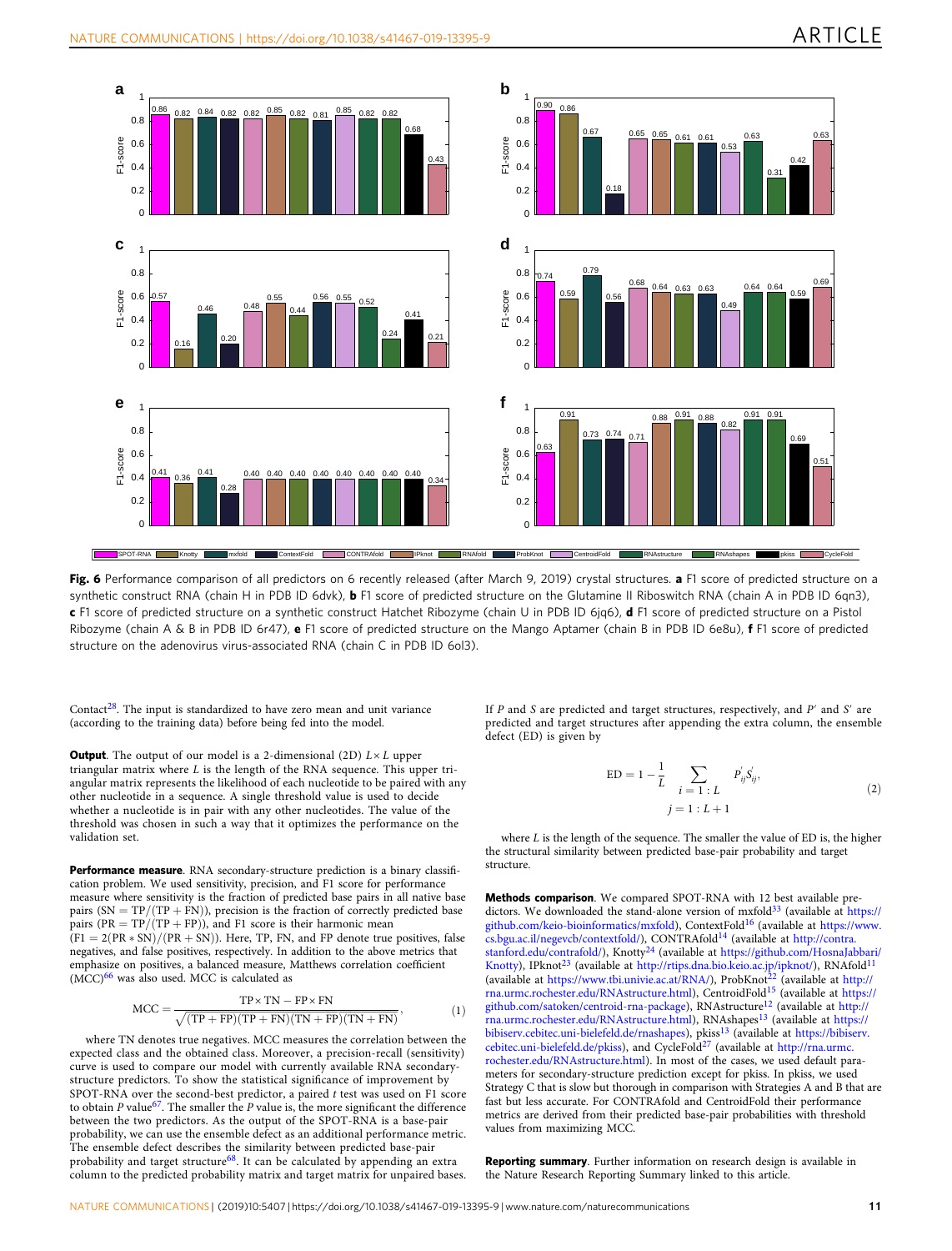### <span id="page-11-0"></span>Data availability

The data used by SPOT-RNA for initial training (bpRNA) $^{34}$  and transfer learning (PDB) $^5$ along with their annotated secondary structure are publicly available at [http://sparks-lab.](http://sparks-lab.org/jaswinder/server/SPOT-RNA/) [org/jaswinder/server/SPOT-RNA/](http://sparks-lab.org/jaswinder/server/SPOT-RNA/) and <https://github.com/jaswindersingh2/SPOT-RNA>.

#### Code availability

SPOT-RNA predictor is available as a server at [http://sparks-lab.org/jaswinder/server/](http://sparks-lab.org/jaswinder/server/SPOT-RNA/) [SPOT-RNA/](http://sparks-lab.org/jaswinder/server/SPOT-RNA/) and stand-alone software at [https://github.com/jaswindersingh2/SPOT-](https://github.com/jaswindersingh2/SPOT-RNA)[RNA](https://github.com/jaswindersingh2/SPOT-RNA) to run on a local computer. The web server provides an arc diagram and a 2D diagram of predicted RNA secondary structure through Visualization Applet for RNA (VARNA)[69](#page-12-0) tool along with a dot plot of SPOT-RNA-predicted base-pair probabilities.

Received: 12 June 2019; Accepted: 1 November 2019; Published online: 27 November 2019

#### References

- 1. Tinoco, I. & Bustamante, C. How RNA folds. J. Mol. Biol. 293, 271–281 (1999).
- 2. Bevilacqua, P. C., Ritchey, L. E., Su, Z. & Assmann, S. M. Genome-wide analysis of RNA secondary structure. Annu. Rev. Genet. 50, 235–266 (2016).
- 3. Tian, S. & Das, R. RNA structure through multidimensional chemical mapping. Q. Rev. Biophys. 49, e7 (2016).
- 4. RNAcentral: a comprehensive database of non-coding RNA sequences. Nucleic Acids Res. 45, D128–D134 (2016).
- 5. Rose, P. W. et al. The RCSB protein data bank: integrative view of protein, gene and 3D structural information. Nucleic Acids Res. 45, D271–D281 (2016).
- 6. Rivas, E. The four ingredients of single-sequence RNA secondary structure prediction. A unifying perspective. RNA Biol. 10, 1185–1196 (2013).
- 7. Gutell, R. R., Lee, J. C. & Cannone, J. J. The accuracy of ribosomal RNA comparative structure models. Curr. Opin. Struct. Biol. 12, 301–310 (2002).
- 8. Griffiths-Jones, S., Bateman, A., Marshall, M., Khanna, A. & Eddy, S. R. Rfam: an RNA family database. Nucleic Acids Res. 31, 439–441 (2003).
- 9. Zuker, M. & Stiegler, P. Optimal computer folding of large RNA sequences using thermodynamics and auxiliary information. Nucleic Acids Res. 9, 133-148 (1981).
- 10. Schroeder, S. J. and Turner, D. H. Chapter 17—Optical Melting Measurements of Nucleic Acid Thermodynamics. In Biophysical, Chemical, and Functional Probes of RNA Structure, Interactions and Folding: Part A, vol. 468 of Methods in Enzymology, 371–387 (Academic Press, 2009).
- 11. Lorenz, R. et al. ViennaRNA Package 2.0. Algorithms Mol. Biol. 6, 26 (2011).
- 12. Reuter, J. S. & Mathews, D. H. RNAstructure: software for RNA secondary structure prediction and analysis. BMC Bioinforma. 11, 129 (2010).
- 13. Janssen, S. & Giegerich, R. The RNA shapes studio. Bioinformatics 31, 423–425 (2014).
- 14. Do, C. B., Woods, D. A. & Batzoglou, S. CONTRAfold: RNA secondary structure prediction without physics-based models. Bioinformatics 22, e90-e98 (2006).
- 15. Sato, K., Hamada, M., Asai, K. & Mituyama, T. CentroidFold: a web server for RNA secondary structure prediction. Nucleic Acids Res. 37, W277–W280  $(2009)$
- 16. Zakov, S., Goldberg, Y., Elhadad, M. & Ziv-ukelson, M. Rich parameterization improves RNA structure prediction. J. Computational Biol. 18, 1525–1542 (2011).
- 17. Seetin, M. G. and Mathews, D. H. RNA Structure prediction: an overview of methods. In (ed Keiler, K. C.) Bacterial Regulatory RNA: Methods and Protocols, 99–122 (Humana Press, Totowa, NJ, 2012). [https://doi.org/10.1007/](https://doi.org/10.1007/978-1-61779-949-5_8) [978-1-61779-949-5\\_8.](https://doi.org/10.1007/978-1-61779-949-5_8)
- 18. Xu, X. & Chen, S.-J. Physics-based RNA structure prediction. Biophysics Rep. 1, 2–13 (2015).
- 19. Nowakowski, J. & Tinoco, I. RNA structure and stability. Semin. Virol. 8, 153–165 (1997).
- 20. Westhof, E. & Fritsch, V. RNA folding: beyond Watson-Crick pairs. Structure 8, R55–R65 (2000).
- 21. Reeder, J. & Giegerich, R. Design, implementation and evaluation of a practical pseudoknot folding algorithm based on thermodynamics. BMC Bioinforma. 5, 104 (2004).
- 22. Bellaousov, S. & Mathews, D. H. ProbKnot: fast prediction of RNA secondary structure including pseudoknots. RNA 16, 1870–1880 (2010).
- 23. Sato, K., Kato, Y., Hamada, M., Akutsu, T. & Asai, K. IPknot: fast and accurate prediction of RNA secondary structures with pseudoknots using integer programming. Bioinformatics 27, i85-i93 (2011).
- 24. Jabbari, H., Wark, I., Montemagno, C. & Will, S. Knotty: efficient and accurate prediction of complex RNA pseudoknot structures. Bioinformatics 34, 3849–3856 (2018).
- 25. Parisien, M. & Major, F. The MC-fold and MC-sym pipeline infers RNA structure from sequence data. Nature 452, 51–55 (2008).
- 26. zu Siederdissen, C. H., Bernhart, S. H., Stadler, P. F. & Hofacker, I. L. A folding algorithm for extended RNA secondary structures. Bioinformatics 27, i129–i136 (2011).
- 27. Sloma, M. F. & Mathews, D. H. Base pair probability estimates improve the prediction accuracy of RNA non-canonical base pairs. PLOS Comput. Biol. 13, 1–23 (2017).
- 28. Wang, S., Sun, S., Li, Z., Zhang, R. & Xu, J. Accurate de novo prediction of protein contact map by ultra-deep learning model. PLOS Comput. Biol. 13, 1–34 (2017).
- 29. Hanson, J., Paliwal, K., Litfin, T., Yang, Y. & Zhou, Y. Accurate prediction of protein contact maps by coupling residual two-dimensional bidirectional long short-term memory with convolutional neural networks. Bioinformatics 34, 4039–4045 (2018).
- 30. He, K., Zhang, X., Ren, S. and Sun, J. Identity mappings in deep residual networks. In (eds Leibe, B., Matas, J., Sebe, N. and Welling, M.) Computer Vision—ECCV 2016, 630–645 (Springer International Publishing, Cham, 2016).
- 31. Hochreiter, S. & Schmidhuber, J. Long short-term memory. Neural Comput. 9, 1735–1780 (1997).
- 32. Schuster, M. & Paliwal, K. K. Bidirectional recurrent neural networks. IEEE Trans. Signal Process. 45, 2673–2681 (1997).
- 33. Akiyama, M., Sato, K. & Sakakibara, Y. A max-margin training of RNA secondary structure prediction integrated with the thermodynamic model. J. Bioinforma. Comput. Biol. 16, 1840025 (2018).
- 34. Danaee, P. et al. bpRNA: large-scale automated annotation and analysis of RNA secondary structure. Nucleic Acids Res. 46, 5381–5394 (2018).
- 35. Pan, S. J. & Yang, Q. A Survey on Transfer Learning. IEEE Trans. Knowl. Data Eng. 22, 1345–1359 (2010).
- 36. Hanson, J., Litfin, T., Paliwal, K. and Zhou, Y. Identifying molecular recognition features in intrinsically disordered regions of proteins by transfer learning. Bioinformatics. <https://doi.org/10.1093/bioinformatics/btz691> (2019).
- 37. Fu, L., Niu, B., Zhu, Z., Wu, S. & Li, W. CD-HIT: accelerated for clustering the next-generation sequencing data. Bioinformatics 28, 3150–3152 (2012).
- 38. Yang, Y. et al. Genome-scale characterization of RNA tertiary structures and their functional impact by RNA solvent accessibility prediction. RNA 23, 14–22 (2017).
- 39. Guruge, I., Taherzadeh, G., Zhan, J., Zhou, Y. & Yang, Y. B-factor profile prediction for RNA flexibility using support vector machines. J. Comput. Chem. 39, 407–411 (2018).
- 40. Altschul, S. F. et al. Gapped BLAST and PSI-BLAST: a new generation of protein database search programs. Nucleic Acids Res. 25, 3389–3402 (1997).
- 41. Liberman, J. A., Salim, M., Krucinska, J. & Wedekind, J. E. Structure of a class II preQ1 riboswitch reveals ligand recognition by a new fold. Nat. Chem. Biol. 9, 353 EP (2013).
- 42. Goto-Ito, S., Ito, T., Kuratani, M., Bessho, Y. & Yokoyama, S. Tertiary structure checkpoint at anticodon loop modification in tRNA functional maturation. Nat. Struct. Amp; Mol. Biol. 16, 1109 EP (2009).
- 43. Yesselman, J. D. et al. Computational design of three-dimensional RNA structure and function. Nat. Nanotechnol. 14, 866–873 (2019).
- 44. Huang, L., Wang, J., Watkins, A. M., Das, R. & Lilley, D. M. J. Structure and ligand binding of the glutamine-II riboswitch. Nucleic Acids Res. 47, 7666–7675 (2019).
- 45. Zheng, L. et al. Hatchet ribozyme structure and implications for cleavage mechanism. Proc. Natl Acad. Sci. 116, 10783–10791 (2019).
- 46. Wilson, T. J. et al. Comparison of the structures and mechanisms of the Pistol and Hammerhead ribozymes. J. Am. Chem. Soc. 141, 7865–7875 (2019).
- 47. Trachman, R. J. et al. Structure and functional reselection of the Mango-III fluorogenic RNA aptamer. Nat. Chem. Biol. 15, 472-479 (2019).
- 48. Hood, I. V. et al. Crystal structure of an adenovirus virus-associated RNA. Nat. Commun. 10, 2871 (2019).
- 49. Remmert, M., Biegert, A., Hauser, A. & Söding, J. HHblits: lightning-fast iterative protein sequence searching by HMM-HMM alignment. Nat. Methods 9, 173–175 (2011).
- 50. De Leonardis, E. et al. Direct-Coupling Analysis of nucleotide coevolution facilitates RNA secondary and tertiary structure prediction. Nucleic Acids Res. 43, 10444–10455 (2015).
- 51. Heffernan, R. et al. Single-sequence-based prediction of protein secondary structures and solvent accessibility by deep whole-sequence learning. J. Comput. Chem. 39, 2210–2216 (2018).
- 52. Hanson, J., Paliwal, K. & Zhou, Y. Accurate single-sequence prediction of protein intrinsic disorder by an ensemble of deep recurrent and convolutional architectures. J. Chem. Inf. Model. 58, 2369–2376 (2018).
- 53. Miao, Z. et al. RNA-Puzzles Round III: 3D RNA structure prediction of five riboswitches and one ribozyme. RNA 23, 655–672 (2017).